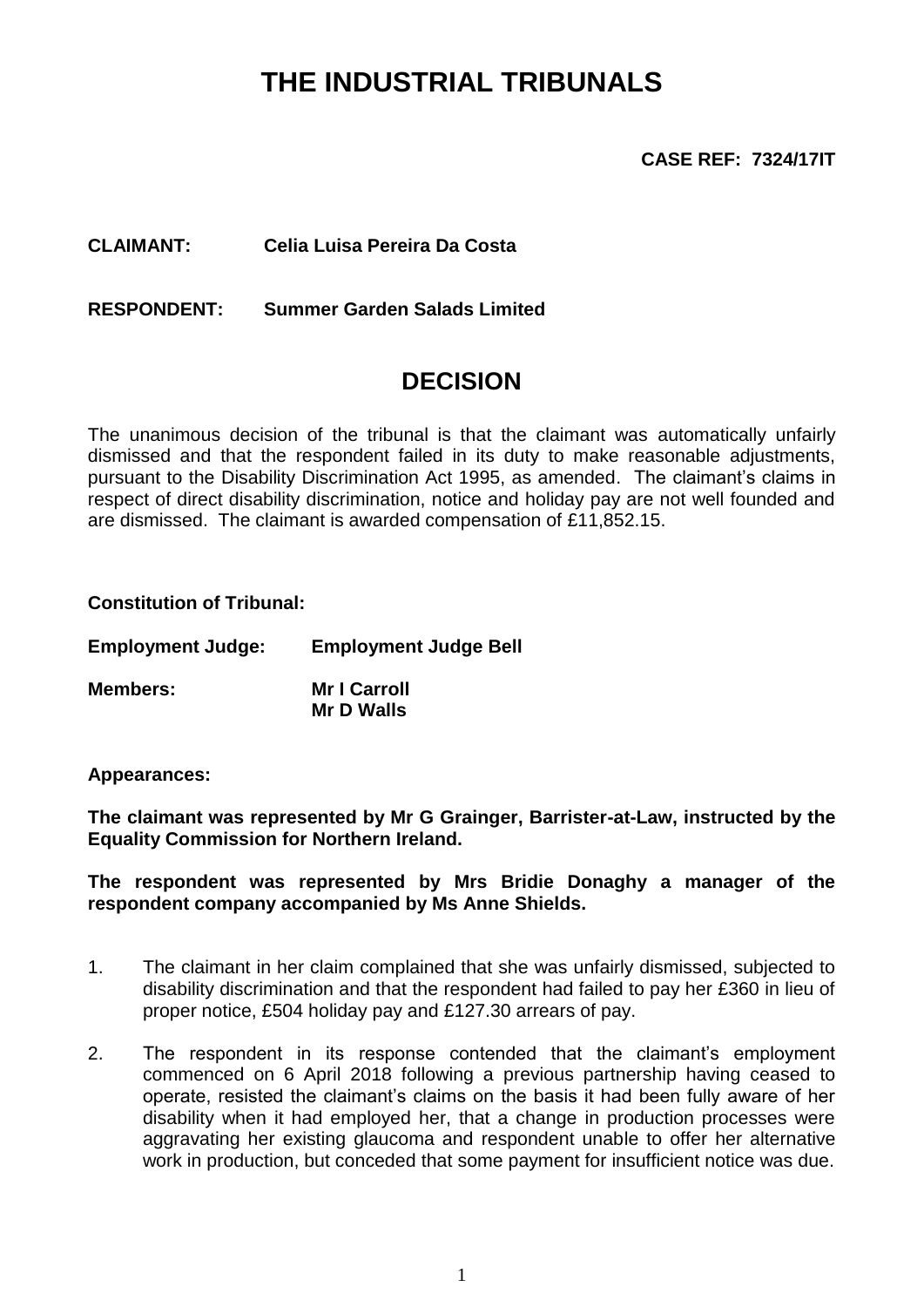- 3. At a Case Management Discussion on 6 February 2018 the respondent accepted the claimant was owed notice pay of £360 (equivalent to 3 week's pay) following which payment thereof was made to the claimant. The parties as ordered submitted thereafter an agreed statement of the legal and factual issues.
- 4. At a Case Management Discussion on 8 May 2018 the respondent accepted that the claimant was disabled at the relevant time for the purpose of the Disability Discrimination Act 1995; that the claimant started to work for the claimant in November 2012 and no TUPE issue arose; and that the claimant was dismissed in breach of the statutory dismissal procedures.
- 5. At the outset of the substantive hearing it was confirmed on behalf of the respondent that no time point/ jurisdiction issue as raised in the agreed statement of issues was being pursued and in any event prima facie clear that the claim was presented in time.
- 6. At a panel meeting immediately following conclusion of the substantive hearing on 15 June 2018 the tribunal in relation to the dispute of fact whether a meeting took place in or around 21 July 2017 made as a finding of fact that the respondent's evidence was on balance more probable than that of the claimant, that the claimant's comment, 'one day, one week, one year..', as to when she would be fit to return to work, was made at a meeting which took place prior to her dismissal (on 18 August 2017) rather than after.
- 7. The Office of the tribunals received on 25 June 2018 correspondence from the respondent requesting that an itemised copy record of the respondent's land line calls made between July 2017 to September 2017 highlighting a call made on 21 July 2017 purported to have been made to the claimant's number, be passed on to the Employment Judge. The claimant by correspondence dated 25 June 2018 objected to the claimant's attempt to introduce documentation after the conclusion of the case upon which they had not had the opportunity to cross examine and test the authenticity thereof and contended in any event it could have no bearing on whether a meeting took place between the claimant and Mrs Donaghy on 21 July 2017 and that Mrs Donaghy's witness statement had referred to a text message rather than phone call on that date. The tribunal at a panel meeting on 25 July 2018 noted the claimant's objections and concluded that in any event the post hearing correspondence would be of no bearing given the tribunal's earlier determination that the respondent's evidence was more probable, as set out above.
- 8. The tribunal by correspondence sent to the parties on 2 August 2018 directed parties be allowed the opportunity to provide a further written submission no later than 16 August 2018 to address in relation to the case:
	- 'Whether Working Tax Credit is properly a loss which could be added to loss of earnings?'
	- 'Whether since dismissal the claimant has been fit for work?' (In light of continuing certification as unfit for work at the date of dismissal, assessment in November 2017 as having a limited capacity for work, ongoing receipt of ESA and limited documentary evidence of seeking work).

Replies were received and considered thereafter from both parties.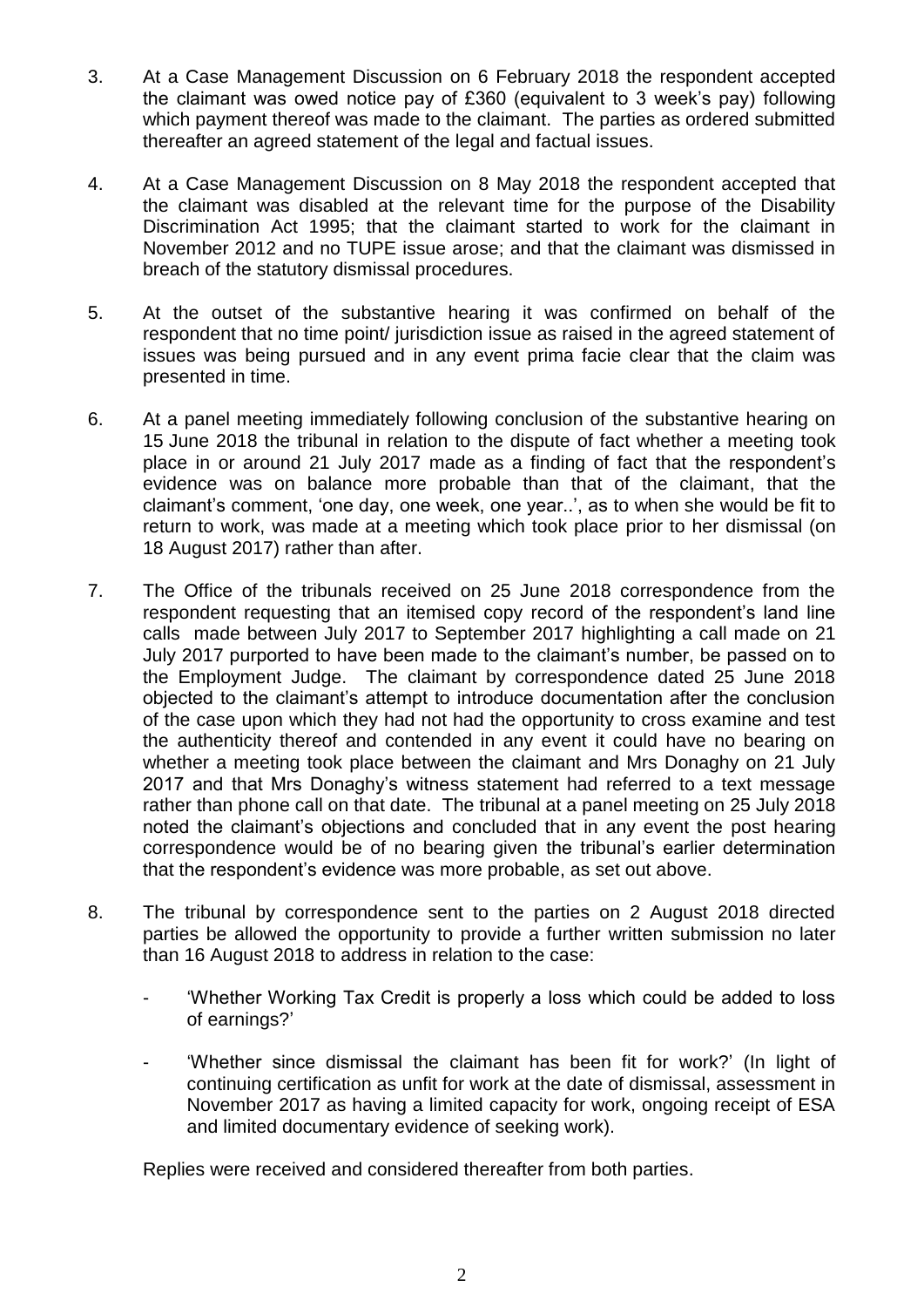## **THE ISSUES**

- 9. The narrowed issues remaining for determination by the tribunal at substantive hearing in summary were:-
	- (1) Did the respondent directly discriminate against the claimant on grounds of disability?
	- (2) Did the respondent have a duty and fail to make reasonable adjustments in respect of any disability of the claimant?
	- (3) Was the claimant unfairly dismissed? (Absent procedural flaws would the claimant have otherwise been fairly dismissed?)
	- (4) Did the respondent fail to give the claimant proper notice?
	- (5) Did the respondent fail to pay the claimant in respect of holidays accrued due?

If so,

(6) What is the claimant's injury to feeling and/or loss?

#### **SOURCES OF EVIDENCE**

10. The tribunal considered the claim; response; agreed bundle of documentation and written statements of Mrs Bridie Donaghy (part time technical manager) and Ms Ann Shields (formerly responsible for accounts and payroll) Ms Brenda Barnard (former production manager), Ms Bernadette O'Hanlon (Office Assistant) and Ms June Rafferty (Assistant Manager of Southern Health and Social Care Trust), on behalf of the respondent, together with those of the claimant and Ms Andreia Filipa on behalf of the claimant; and the oral testimony of Mrs Donaghy, Ms Shields, the claimant (through an interpreter) and Ms Filipa. No medical evidence was adduced by the claimant. The weight attached by the tribunal to written statements in respect of which no witness was called and evidence unable to be tested under cross examination was limited.

## **FINDINGS OF FACT AND CONCLUSIONS**

The tribunal found the following relevant facts proven on a balance of probabilities:

- 11. The claimant is a Portuguese national who was born in November 1976. Since the age of 16 the claimant has had glaucoma and chronic uveitis in both her eyes. At 23 years of age the Claimant lost 100% vision in her left eye and so is monitored regularly by medical professionals.
- 12. The claimant was disabled at the relevant time for the purposes of the DDA 1995. The relevant conditions were glaucoma and chronic uveitis both medical conditions relating to her eyes.
- 13. The respondent was a small family owned business producing salads, coleslaws and stuffing. In a first interview with the respondent arranged through a Steps to Work Programme with the South West College, the claimant informed Mrs Donaghy of her glaucoma, that she was blind in her left eye and was being monitored at the Royal Victoria Hospital. It is unclear whether the claimant also made the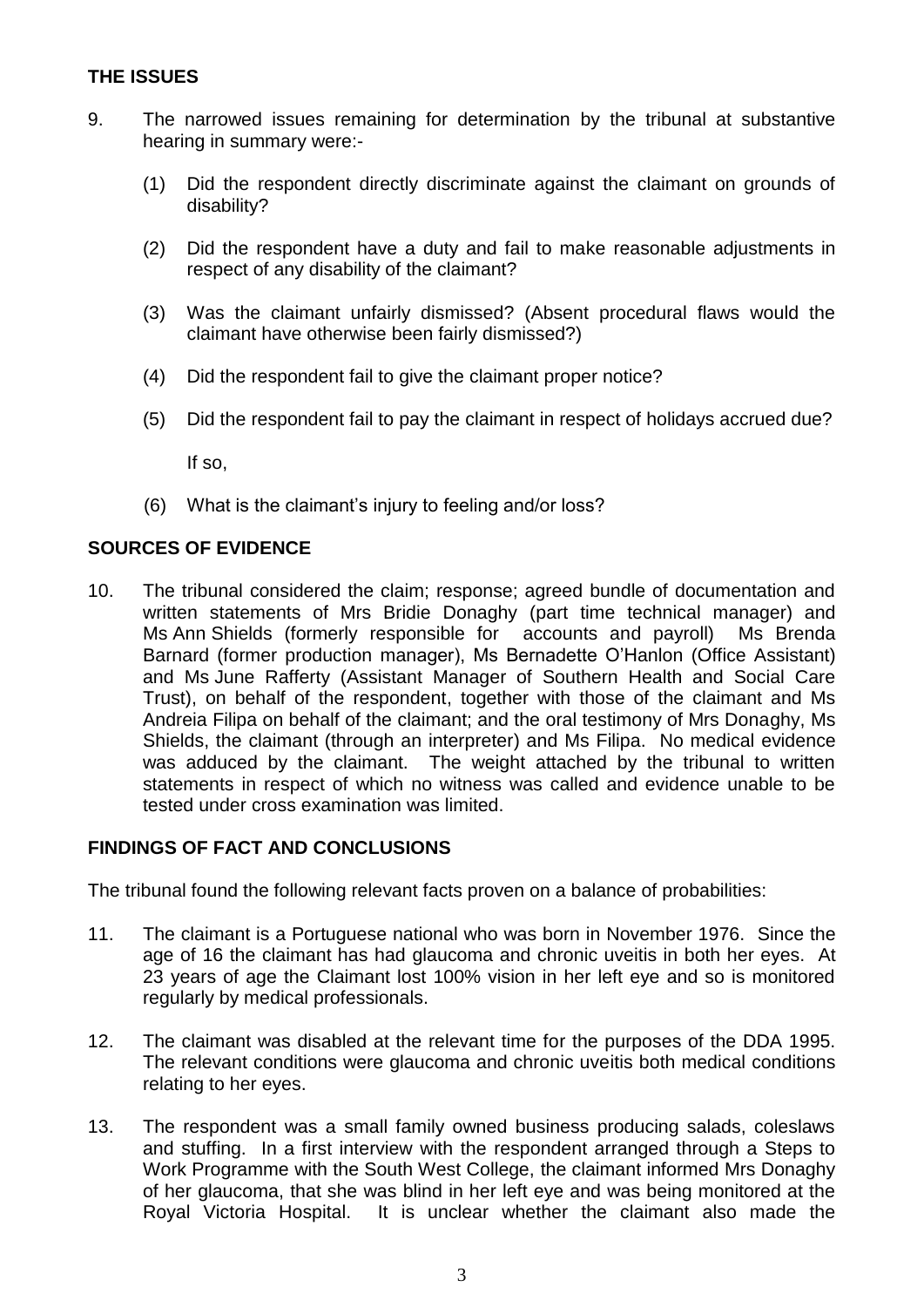respondent aware that she had uveitis (an infection in the cornea causing inflammation and pain). In any event the claimant was told to start work for the respondent the following week which she did in November 2011 as a janitor, initially working for 16 hours per week carrying out cleaning duties and continuing to attend College. The claimant shortly thereafter began also to help out in production and learnt how to make stuffing sauce, prepare and pack stuffing, make breadcrumbs, dry stuffing and salad coleslaw.

- 14. Mrs Donaghy found the claimant very reliable, willing to learn, conscientious, cooperative and always ready to support her workmates. The claimant told Mrs Donaghy that she wanted to provide for her family herself and never wanted to claim benefits.
- 15. Upon leaving the Steps to Work Programme the claimant on 19 November 2012 entered into a written contract of employment with the respondent as a production operative to work Monday to Thursday 9am to 12 noon. Her contract provided that she was to receive eleven days holiday per year accruing at the rate of one-twelfth per month, rounded up to the nearest half day. It was provided therein that the claimant had a legal duty to take reasonable care of her own health and safety and must fully observe the respondent's health and safety policy at all times (which included therein the requirement to use protective clothing and equipment provided by the Employer to minimise known risks to health and safety).
- 16. The respondent thereafter compiled a Company Handbook including therein an updated statement of main terms and conditions of employment. Provision therein included: Actual hours of work required to be worked would be subject to change in order to meet operational requirements; Customary Holidays for which payment would be made for qualifying employees but not counted for calculations on termination of employment; 28 days paid Annual Holidays per holiday year 1 January to 31 December; that where paid annual holidays had been taken in excess of accrued paid entitlement at the date of termination of employment such excess shall be deducted from monies due; the accrual of one week of notice entitlement per year of continuous service between one and twelve years; appended disciplinary rules and procedure; that individual written notification would be given within one month of any change in the main terms and conditions in the statement. The respondent's Equality of Opportunity Policy was set out at Appendix 4 of the respondent's Company Handbook and named Mrs Donaghy as having specific responsibility for implementation of the policy.
- 17. In the 2012/13 tax year the claimant began to work on flexible annualised hours, as such, time off was given rather than payment for overtime, in addition to her contractual holiday entitlement. It was in dispute whether this arrangement was agreed at the request of the claimant but in any event it commenced and was operated from then without objection with the respondent keeping a running record from clock cards of hours worked, holiday hours paid and hours paid each week, and payment made to the claimant for 16 hours each week whether she worked more or less. From February 2014 the claimant's paid hours were increased to 24 per week and a written amendment was noted upon her signed contract of employment of the increase of her hours to 24 per week and hourly rate of pay to £7.10.
- 18. On completion of building works the respondent's factory was divided into two areas in or around 2015/16: Gluten and Gluten Free. The claimant on being given the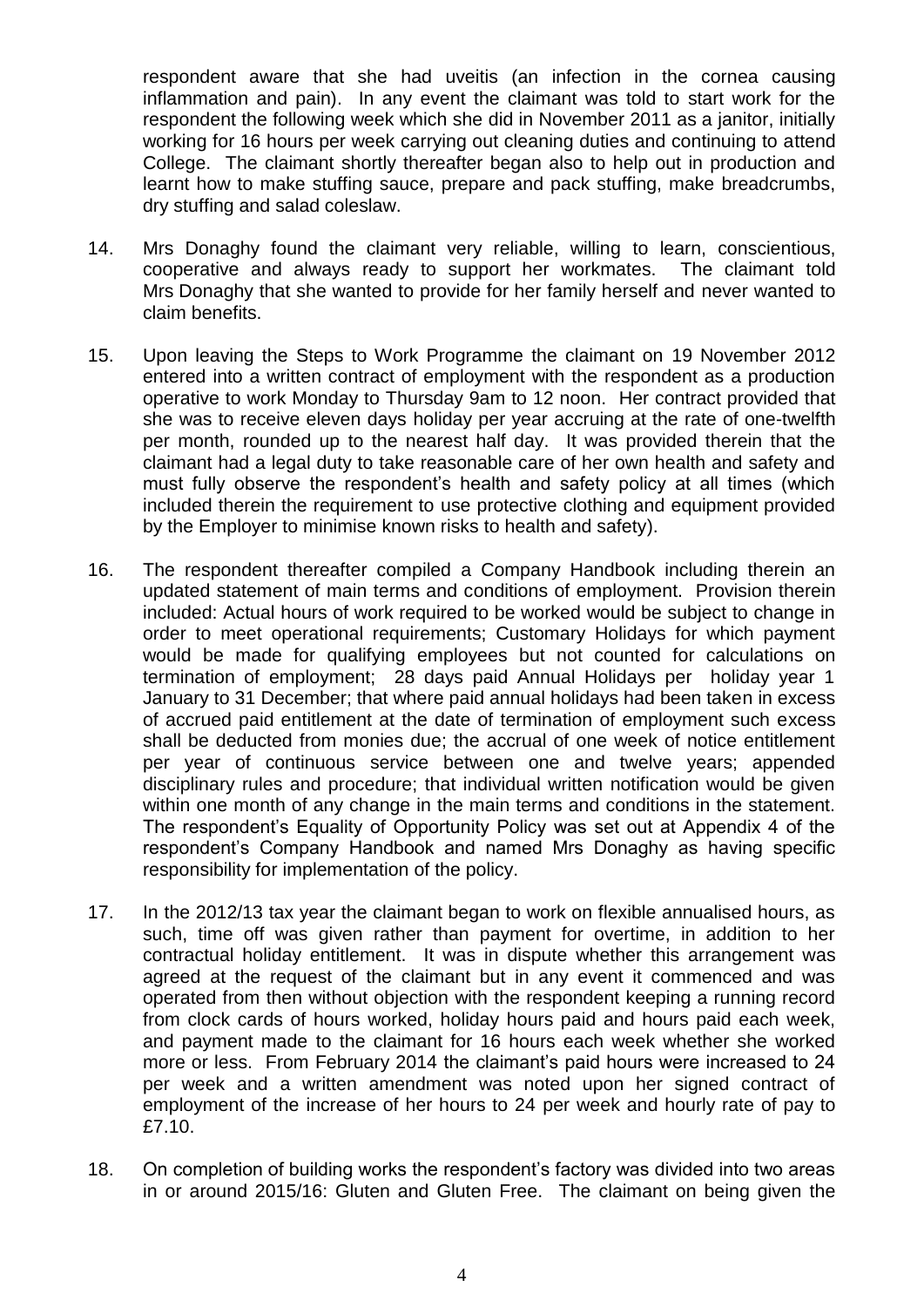choice opted to stay in the Gluten Area in which she without difficulty carried out a range of production work.

- 19. In 2016 a Bratt Pan, which is a large cooking vessel, was bought by the respondent and placed in the 'Stuffing Room', a separate area in the Gluten part of the factory in which the claimant worked, but was not at that stage put into working condition. It was the respondent's intention to ultimately have all production work to do with stuffing completed in the Gluten Area including the peeling and cooking of onions which was currently done in the Gluten Free Area.
- 20. On 5 August 2016 the claimant underwent laser surgery on her left eye and was absent from work for a short time thereafter, subsequently returning to work and undertaking all duties required of her without any issue.
- 21. Mrs Donaghy considered the claimant a good reliable and hard worker and no issue was raised at any time with the claimant regarding her work or performance.
- 22. In or around the end of 2016 the respondent replaced the use of dried onions with frozen for the preparation of its stuffing sauce. At times the claimant was asked to go and help in the Gluten Free Area where she prepared vegetables, washing them and producing salads, readymade meals, mayonnaise, gluten free stuffing and cooling the sauce for the stuffing. Fresh onions were used in the Gluten Free Area but the claimant had no contact with them.
- 23. In early 2017 Ms Barnard the production manager discussed with the claimant the respondent's plan to have everything to do with the stuffing sauce completed in the Gluten Area. The claimant understood that she would be responsible for cooking the sauce, she had no problem with handling and cooking onions and did not anticipate that she would have to peel or chop onions as part of this move and so did not raise any concern with the respondent's proposal, nor indeed did the respondent have any idea as to the effect peeling the onions would have on the claimant's eyes.
- 24. From the week ending 17 February 2017 the claimant's working hours reduced to 16 hours per week.
- 25. In or around February / March 2017 the respondent changed from using frozen to fresh onions. These were washed chopped and cooked in the Gluten Free Area. The onions used by the claimant came to her from the Gluten Free Area already chopped ready for preparation of the stuffing sauce. Around this time Ms Barnard asked the claimant whether she would prefer to peel the onions or make breadcrumbs, the claimant replied that she preferred to make the breadcrumbs because peeling the onions was more difficult for her, although not specifying, meaning this to be because of her eye condition. The claimant as part of the protective equipment supplied to her by the respondent had eye goggles and whilst she was careful to wear these whilst making breadcrumbs she found she needed to wear her glasses when peeling onions and experienced difficulty with her glasses steaming up if she placed the goggles over them. Ms Barnard agreed for the claimant to make the breadcrumbs.
- 26. At first the fresh onions used by the respondent were large and when the claimant sometimes helped to peel them she did so without discomfort as she found them to have very little acid. In April / May 2017 the fresh onions supplied to the respondent became smaller and more acidic.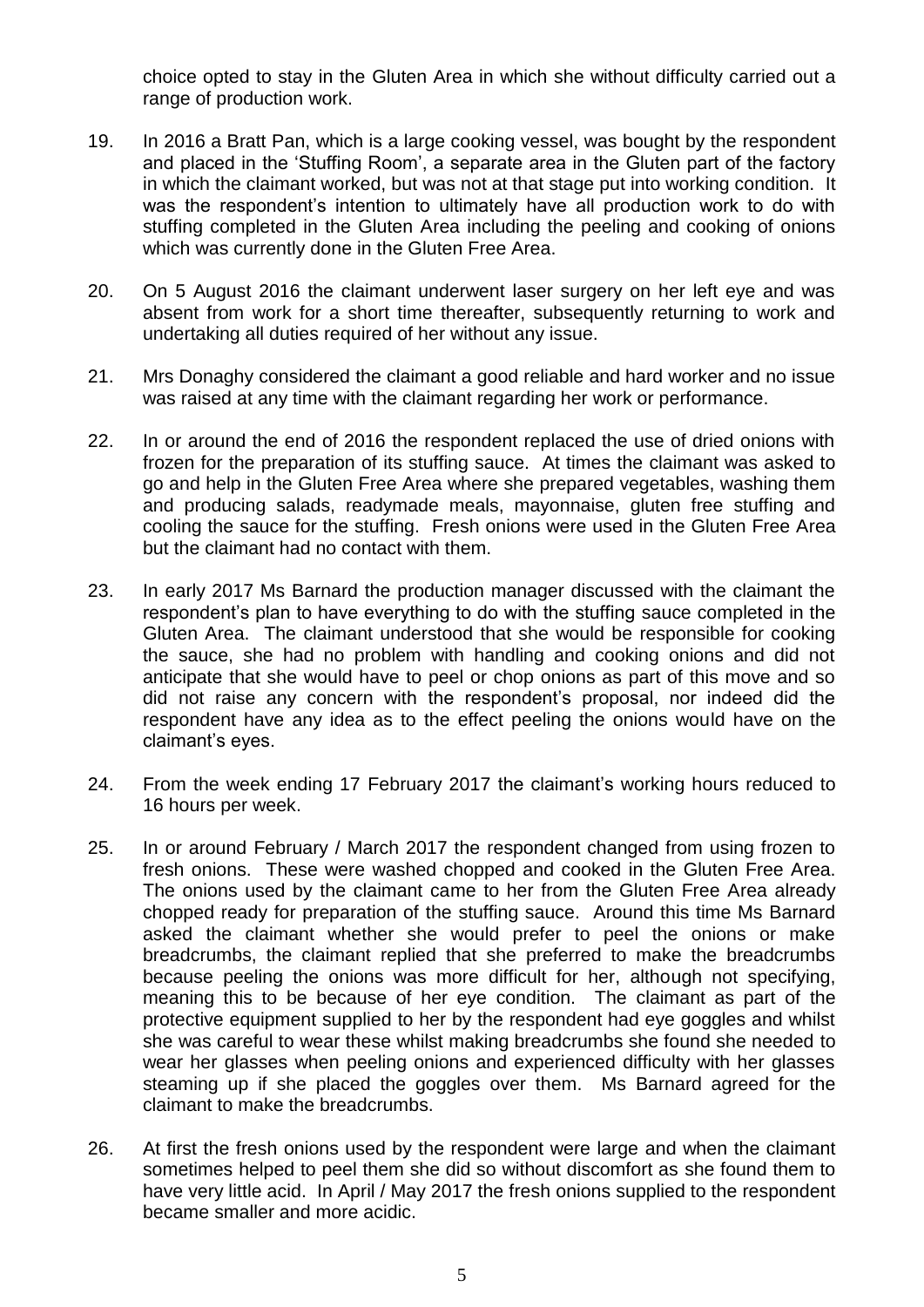- 27. On 7 June 2017 due to a lack of staff the claimant was asked to help in the Gluten Free Area to peel onions and felt that she had no option but to help. When peeling the onions the claimant experienced a lot of discomfort and was unable to finish the task because of the pain and discomfort in her eyes. The claimant left work that afternoon and the next morning had to go to the eye clinic in Belfast Royal Victoria Hospital because she found the pain in her eye unbearable and she could not control it. She was treated with drops and steroids and an appointment was arranged for her with Mr White, Consultant Ophthalmic and Oculoplastic surgeon.
- 28. Consequently the claimant had to remain at home to recover and on Monday 12 June 2017 sent a text message to Ms Barnard to advise that she would not be in work because she was sick. A Statement of Fitness for Work assessing the claimant on 12 June 2017 as unfit for work for two weeks because of glaucoma was issued by the claimant's GP, Dr Thompson, to the claimant on 12 June 2017 and hand delivered by the claimant to the respondent on 13 June 2017. Mrs Donaghy was absent from the workplace during this time due to illness.
- 29. By text message on 22 June 2017 Mrs Donaghy asked the claimant to give her a call. The claimant telephoned Mrs Donaghy and we accept on balance Mrs Donaghy was concerned that there may be a risk to the claimant's eye health with consequent health and safety implications and did wish that the claimant communicate the type of work she was doing to her doctor and told the claimant it was important that she tell her doctor the type of work she was doing and to get a letter from her doctor, rather than the claimant's evidence that Mrs Donaghy had told her *not* to tell her doctor.
- 30. On 26 June 2017 Dr Thompson issued the claimant a further statement that she was not fit for work for another two weeks because of her glaucoma and he also wrote a letter which set out:

*"Celia has recently been off work due to problems with her eye, having attended the Royal Victoria Hospital Eye Casualty. She is due to return to work but finds that peeling onions causes severe discomfort in her eyes and I should therefore be grateful if she could be excused this.*

*She is fit to return to normal duties otherwise."*

The claimant hand delivered both to the respondent.

- 31. Ms Barnard after the events of 7 June 2017 discussed with Mrs Donaghy and identified that an adjustment could be made for the claimant, the other employees having agreed to peel the onions, although this was not communicated to the claimant. It then became clear to the respondent that the claimant was still experiencing problems with her glaucoma and unable yet to return to work.
- 32. The claimant on 10 July 2017 sent a text message to Ms Barnard stating that she would not be going to work because she was sick. A Statement of Fitness for Work assessing the claimant on 7 July 2017 as unfit for work for two weeks because of glaucoma was issued by the claimant's GP practice to her on 10 July 2017 signed and stamped by Dr CJ Sands and thereafter hand delivered by the claimant to the respondent.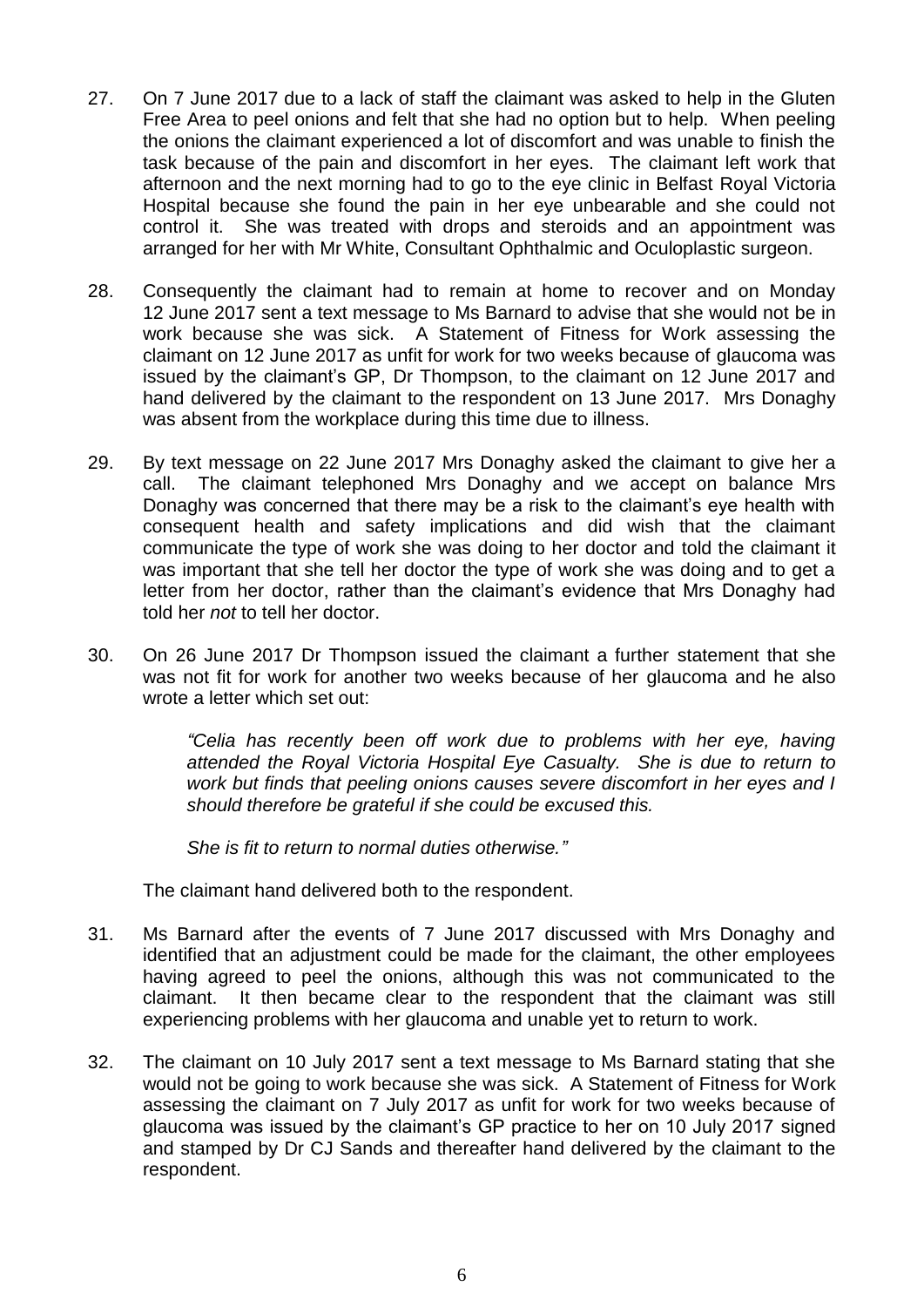- 33. Mrs Donaghy attempted without success to contact the claimant's GP, Dr Thompson, by telephone, to seek clarification directly from him on the claimant's condition.
- 34. In July 2017 to progress its plan to have two entirely separate food operations the respondent commissioned the Bratt Pan in the Gluten Area.
- 35. On 19 July 2017 the claimant attended a review appointment with Mr White.
- 36. It was in dispute whether a meeting took place between the claimant and Mrs Donaghy on or about 21 July 2017 at which Mrs Donaghy asked the claimant following receipt of Dr Thompson's letter stating that the claimant would be fit to return to work if excused from peeling onion, why she was not back at work. Mrs Donaghy's evidence was that the claimant said her glaucoma was still giving her bother, had shrugged her shoulders and had, commented that she could be back to work in *one week, one month or a year* which Mrs Donaghy considered gave the impression that the claimant possibly wanted to leave. The claimant confirmed she made this comment but contended she did so after she had been dismissed in the context of a later meeting on 25 September 2017, this was not however supported by the agreed transcript of that meeting, nor recorded as having been made in the transcript of a meeting which took place on 11 August 2017 and we find supported by the transcripts of the August and September meetings the evidence of Mrs Donaghy more probable that the comment was in fact made at a meeting in or around 21 July 2017 prior to the claimant's dismissal in the context of the claimant explaining that she continued to feel unwell, had been to an appointment with her consultant and was waiting to see what he said about her glaucoma before making a decision about returning to work.
- 37. On 24 July 2017 the claimant sent a text message to Ms Barnard stating that she would not be going to work because she was sick and hand delivered a Statement of Fitness for Work assessing her on 24 July 2017 as unfit for work for two weeks because of glaucoma issued by her GP practice, signed by Dr CJ Sands, on 24 July 2017.
- 38. By letter of 28 July 2017 Mrs Donaghy, unbeknown to the claimant, wrote to Dr Thompson:

*"Thank you for your letter dated 26th, June 2017 in regards to our employee Mrs Celia De Costa.*

*At the time we could have possibly provided alternative work as she was a valued member of our team. However as Celia remains off work due to her Glaucoma, we are no longer able to offer this opportunity, as unfortunately the area in which she works is not as busy."*

- 39. Mr White subsequently reported to the claimant's GP by letter typed on 25 July 2017 in respect of the claimant's Uveitis that her left eye was still a little uncomfortable and confirmed medication that he had asked her to use until review in one month's time.
- 40. On 3 August 2017 Mrs Donaghy sent a text message to the claimant 'could you call around 10:00 this morning'. The claimant phoned Mrs Donaghy who asked that she call to collect her sick pay. The claimant called in and Mrs Donaghy accompanied by Mrs Shields brought the claimant into a meeting room. Mrs Donaghy queried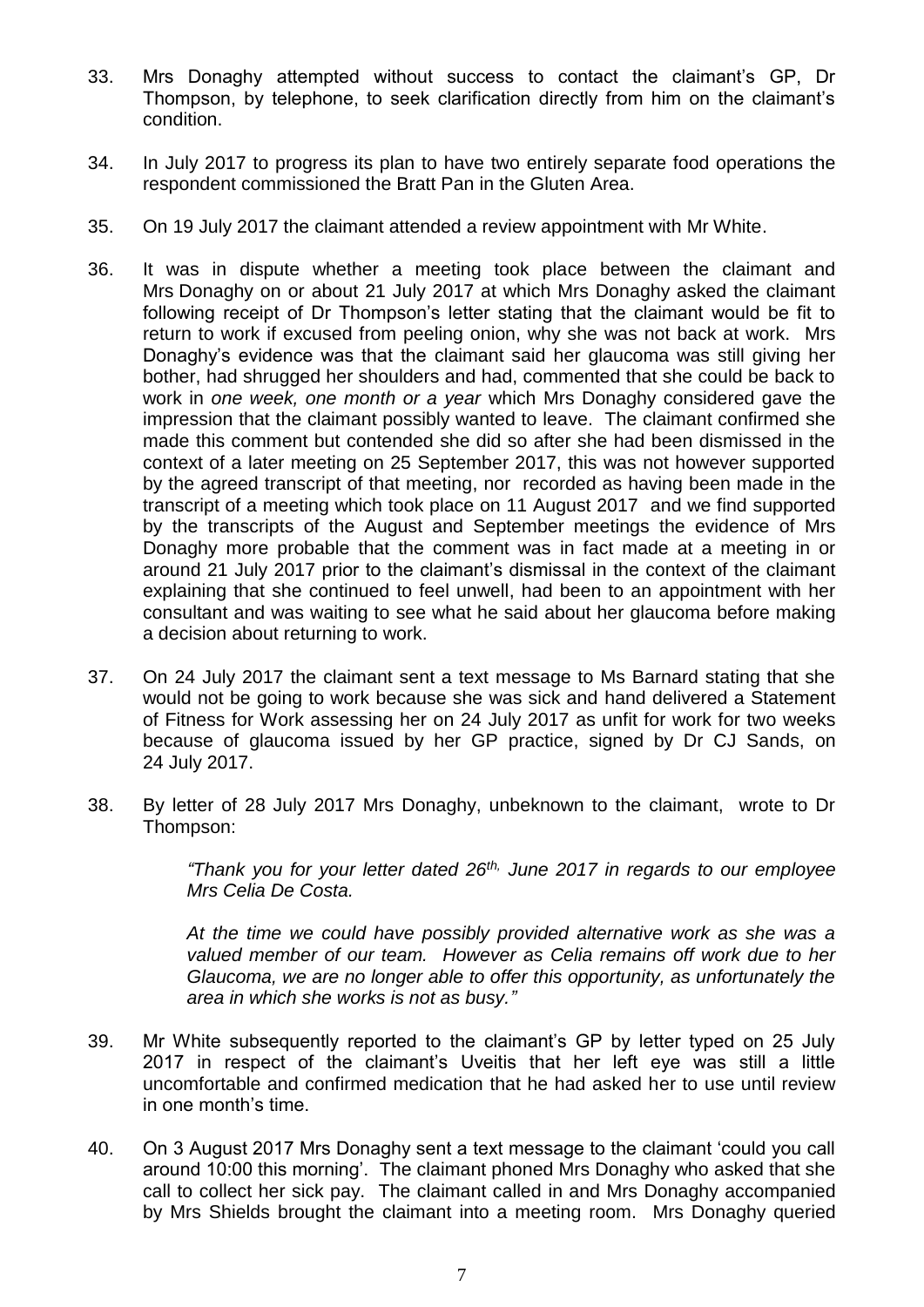why the claimant's sick lines had been signed by different doctors, the claimant did not know and confirmed that that they had been issued to her at reception without her actually seeing her GP. Mrs Donaghy told the claimant that she did not have any work for her because the factory had changed, the claimant could not understand because the factory had not to her knowledge changed. Mrs Donaghy asked the claimant to ask her GP to write another letter about her health condition, the claimant said she would try but did not think her doctor would because he had already provided a letter; The claimant left without her sick pay, but it was later paid by the respondent into her bank account and the claimant sent an email that evening to thank Mrs Shields.

- 41. A Statement of Fitness for Work assessing the claimant on 7 August 2017 as unfit for work for four weeks because of shoulder pain and glaucoma was issued by the claimant's GP practice, signed by Dr CJ Sands, to her on 8 August 2017 and hand delivered thereafter by the claimant to the respondent.
- 42. On 8 August 2017 Mrs Donaghy texted the claimant, 'Celia would you please call in to see me tomorrow afternoon at 4.30'.
- 43. On 11 August 2017 the claimant attended a meeting with Mrs Donaghy, which the claimant recorded without the respondent's knowledge. The agreed 3 page transcript sets out therein :-
	- "B: Did you go to your doctor?
	- C: Yes, yesterday
	- B: Dr Thompson
	- C: Yes. He said nothing … . I asked about the weather … Sick note. Trying again.
	- B: I was just following up on his letter that's all I was doing Celia ... . So basically  $\ldots$  So you went to the doctor on 26 June. (Reads letter) – 'peeling onions …' so ok, if not peeling onions you are fit otherwise I sent him a letter, tried to ring him a few times. He's not easy got. I wrote to GP (reads letter). Basically Celia because of your glaucoma we don't have any work basically. So at this stage for you … doctor has copy.
	- C: Doctor told me nothing of your letter.
	- B: I'll give you a copy of my letter. So Celia, you're off sick, you will continue to be off sick ... if things ... but … if things get better for you and you feel you can come back to me, there's no problem to come back to work.
	- C: Of course I want to come back to work.
	- B: At this moment in time because you're off and you're off because you can't do this job because of your eye and I have … no work for you, now
	- C: And?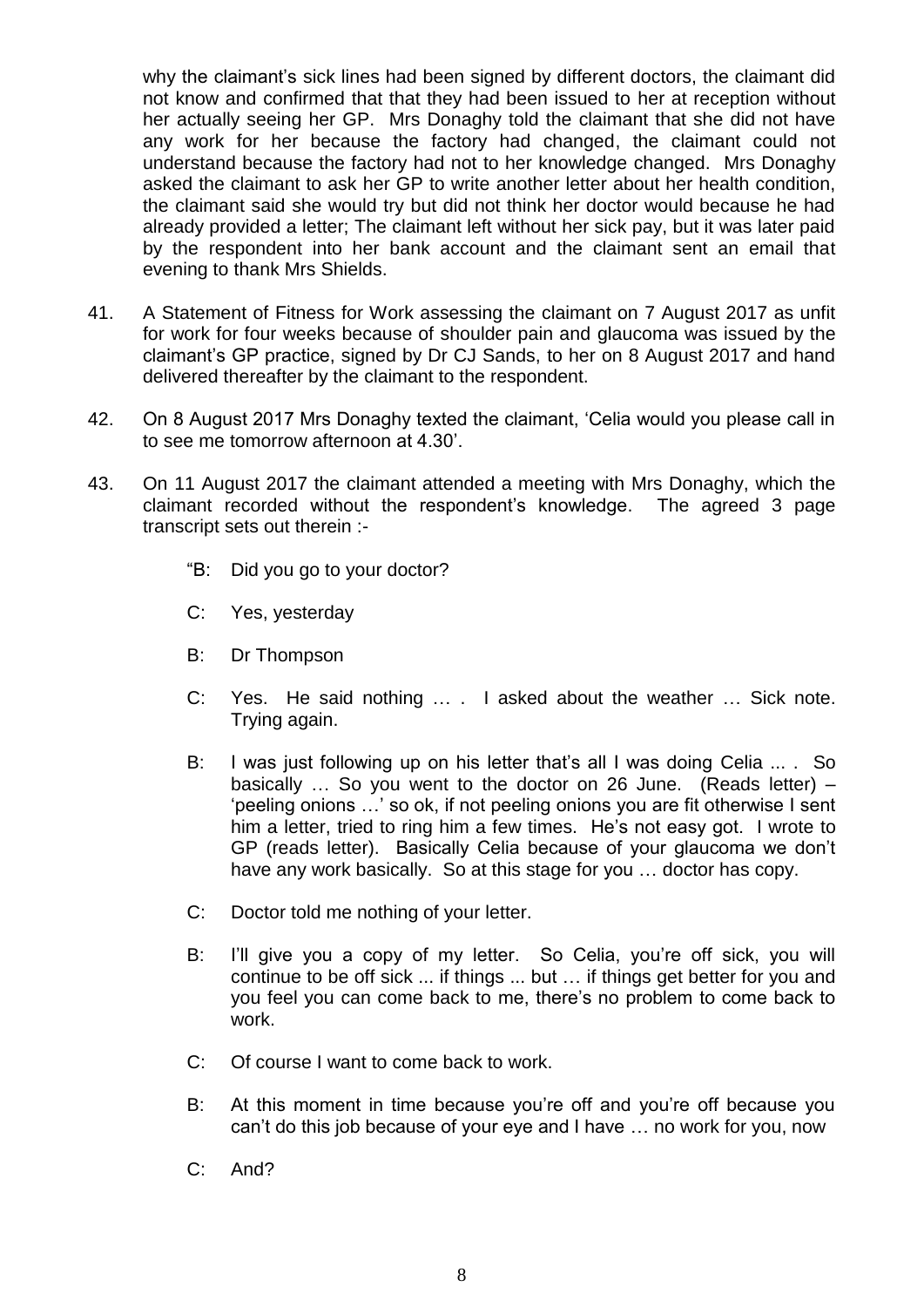- B: And so I'm just telling you now Anne is going to pay you your sickness today and she'll pay your sickness for next week and thereafter you'll have to take your line to the benefits office to get your sickness
- C: Oh, I not work no more here?
- B: Not here
- C: Alright. Just need to write a letter and give me
- B: See this letter here, this is in response to your doctor's letter
- C: This is for my doctor but I want one for myself
- B: That's not for your doctor. This is explaining to the doctor. Read it again.
- C: This letter is for Dr Thompson. Send letter to me and say I don't work here anymore.

I can work here?

- B: No
- C: Alright, send me a letter Bridie I need find another job and whatever
- B: Of course. Part about it is Celia, you want to get yourself better again
- C: But when I started you knew about my problem
- B: I know. That's true. I knew about your problem but it was never an issue until now.

It's only become an issue now.

- C: Before I just start peeling onions now. Before I did everything
- B: I know. Even though you were not going to be peeling onions, your glaucoma is still an issue
- C I just can't peel onions, the rest I can do everything, like before I started peeling onions, I do everything. I do make salads, I make stuffing, everything … .
- B: I know you can do everything but even though you could have been back here and not peeling the onions, you still weren't back. Because your glaucoma's still bothering you. I understand that.

… Point is, it's still bothering you now and you've been off work quite a while now and it still remains a problem.

I don't have work at the minute. I could maybe have given you cleaning or something else … but at the minute I'm not that busy at the minute anyway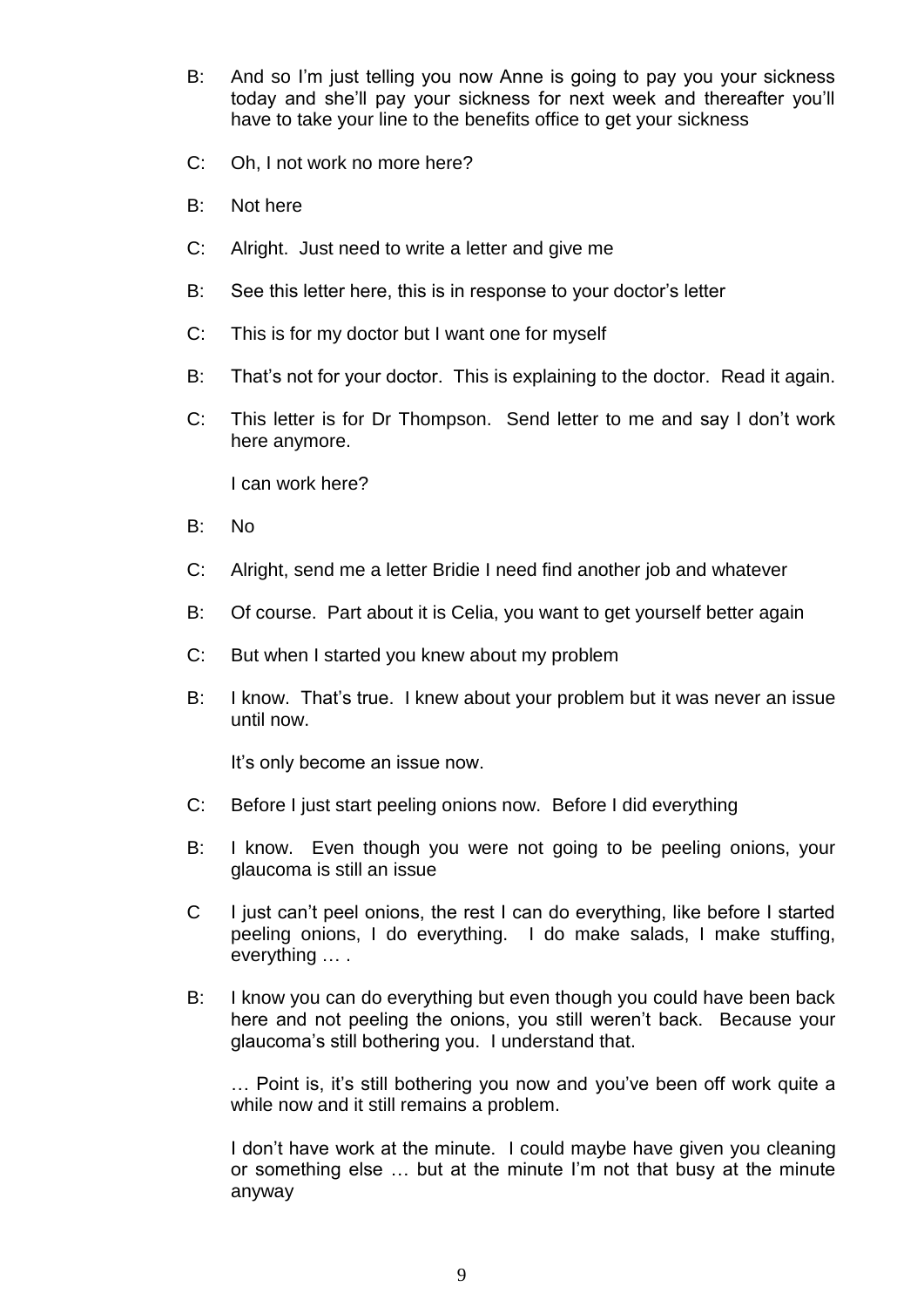44. A few days later the respondent gave the claimant a letter, her P45, a Statutory Sick Pay form and employee's claim for benefit. In the letter dated 17 August 2017 Mrs Donaghy set out,

*"TO WHOM IT MAY CONCERN*

*17 AUGUST 2017*

*Celia Da Costa's employment with Summer Garden Salads had been terminated from 18 August 2017.*

*Celia's continuing health problems (Glaucoma) has made it impossible for us to continue to employ her in her role as a production operative. Her doctor (see copy of letter attached) has stated that the handling of onions causes her severe discomfort and unfortunately onions are handled in all parts of our production process and we have no other alternative work available."* 

- 45. Solicitors wrote to the respondent on behalf of the claimant by letter dated 30 August 2017 raising that her employment had been unlawfully terminated and seeking confirmation that the respondent would continue to pay sick pay until resolution of her medical condition.
- 46. On 14 September 2017 and again in the absence of a reply on 21 September 2017 the claimant wrote to the respondent seeking an appeal hearing of the decision to terminate her employment on 18 August 2017 and in particular pointed out she previously carried out work which did not involve handling onions regularly and believed an alternate role could have been offered to her.
- 47. On 22 September Mrs Donaghy texted the claimant, '*Celia will you come down on Monday as you have requested a meeting with us take Ricardo* [the claimant's boyfriend] *with you'*.
- 48. The claimant accompanied by Ms Andrea Filipa attended a meeting with Mrs Donaghy on 25 September 2017. The meeting by agreement was recorded and the 22 page transcript thereof included in agreed documentation. Included therein:

Mrs Donaghy set out by way of background '*So Celia had been working in Summer Garden Salads Limited from 2012. She has worked in all areas of the factory and took ownership of the task in hand. I saw her as reliable, a good time keeper and co-operative always ready to support her work mates. Over the past year, Celia has had to deal with family pressures which we as a company supported her. Well in fact we did. Celia has Glaucoma and in fact no sight in one eye and I have always admired her spirit and the fact that she wanted to provide for her family. Would you agree that I have always felt that way towards you?*' (Page 2, lines 8-15).

Also, '… *so Celia went off as her Glaucoma had flared up. When I heard that cutting onions was causing this … I told her I was concerned, and I was concerned about her eye and the fact she had only one eye. Em that it was important to let her doctor know what type of work she did in Summer Garden. Dr Thompson gave Celia a letter too for Summer Garden when I was off on holidays. He suggested that if Celia did not have to cut onions she could come back to work immediately*.' (Page 2, lines 22-28).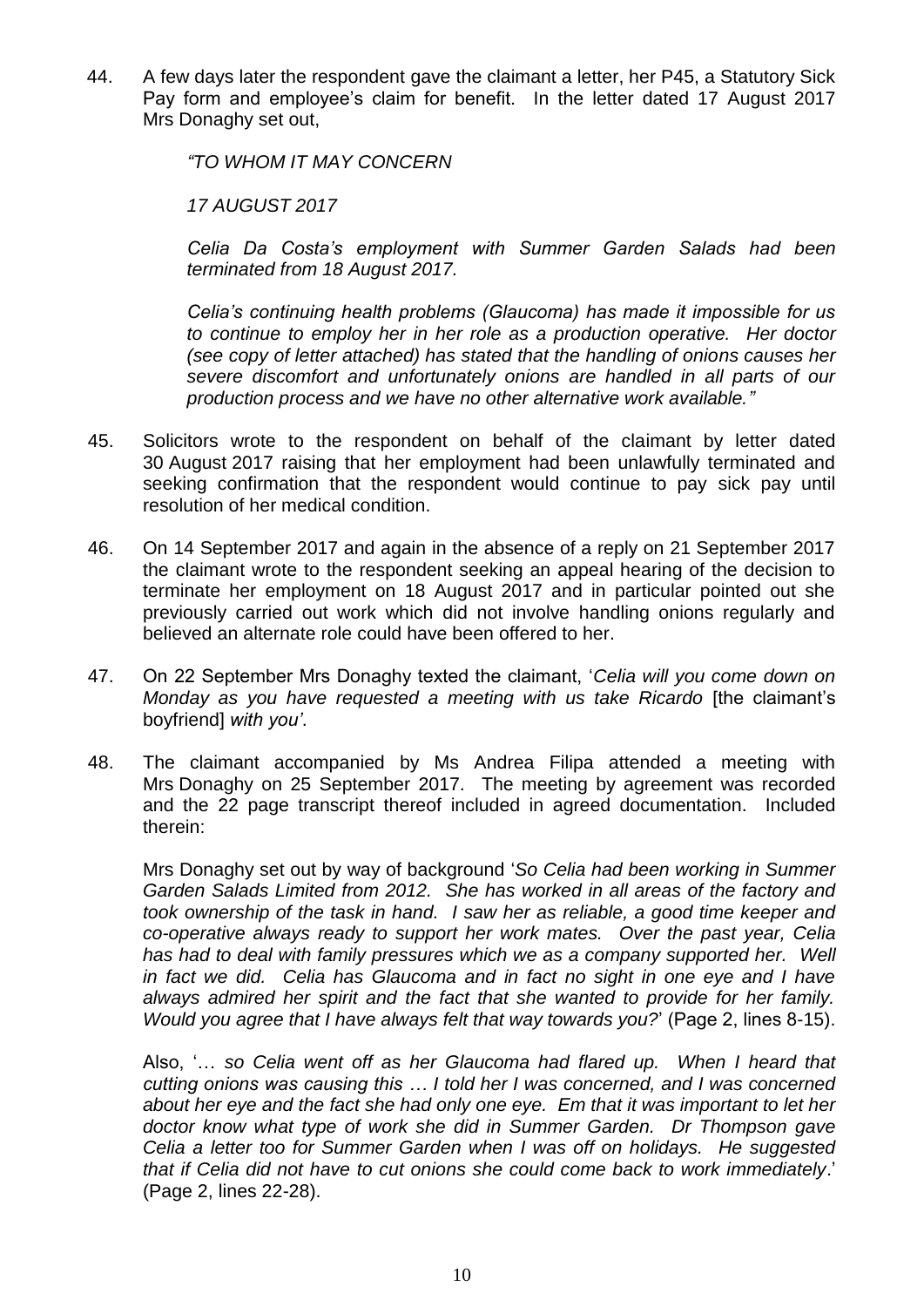The claimant commented *'When I feel well and I tell you …' (*Page 3, line 4).

Mrs Donaghy pointed out '*I have no problem with you working here, I want to tell you that … you know I never had …' (*Page 3, line 9-10).

Mrs Donaghy read out Dr Thompson's letter of 26 June 2017 and said '*So it was ok then, so the girls agreed that it was ok for you not to do the onions but Celia did not come back to work the next day, the next week. She didn't come back again' (*Page 4, line 1-4).

The claimant replied pointing out that she had however given the respondent sick notes with which Mrs Donaghy agreed but raised that they were from a different doctor which the claimant had told her she was able to get at the counter without actually seeing the doctor, the claimant pointed out that she had been for an appointment in Belfast and *'I go see what the doctor is going to tell about my glaucoma and after that I can come back.'* Mrs Donaghy clarified *'I am just going by this one doc'* and Ms Filipia acknowledged her understanding that Mrs Donaghy had wanted this doctor to say the claimant was ok. The dates of the sicklines were run through and Mrs Donaghy again clarified her point was that the claimant did not see the doctors but got the sickliness across the counter and that Mrs Donaghy had said it was important for the claimant to go and see Dr Thompson because he was the one that sent Mrs Donaghy the letter in the first place. Mrs Donaghy continued that when she had spoken to the claimant about what her Doctor had said in his letter that the claimant, '*said that her calome, calome, her glaucoma was still giving her bother and she could be back to work in one week, one month or a year … you know and I said, eh from, and from speaking to Celia, I got the impression, she wanted to possibly leave work, but be in a position to get other benefits which may be available to her provided she left work in a good way. You know if you just leave your work you get nothing' (*Page 6, line 27 – 32).

Mrs Donaghy acknowledged however that the claimant did not come to say she wanted to leave work, Mrs Donaghy explained that she had wanted the claimant to go to see Dr Thompson because of the letter he had given her, that Mrs Donaghy had thought possibly the claimant had wanted to leave work but could not say so, that at that time Mrs Donaghy had been happy to give the claimant cleaning work to do but as time went on Mrs Donaghy got fortnightly sick lines which she realised although doctor stamped, no-one actually saw the claimant, only Dr Thompson had. Ms Filipia pointed out however the claimant had been to see her specialist in Belfast, Mrs Donaghy acknowledged this but explained clarification was sought from her family doctor to see if the claimant was able to come back to work when she could come back.

The claimant remarked*, 'I never say I go leave my work, never'* (Page 8, line 3), which Mrs Donaghy acknowledged and proceeded to ask whether the claimant wanted to come back to work. The claimant asked if Mrs Donaghy wanted her to. Mrs Donaghy replied, *'Of course. Are you fit to come back to work'* (Page 8, line 16). In response the claimant questioned why the respondent had sacked her and raised concern that there would be bad feeling and then pointed out that she had a continuing sick note and said *'… I continually sick note for more two months'* (Page 8 Line 29), Mrs Donaghy agreed, the claimant again repeated *'two months'* and Mrs Donaghy sought clarification asking, *'Have you got a sick note for two months'* (Page 9 line 3). The claimant replied *'Two months'*, Mrs Donaghy asked *'Now?'* the claimant replied *'Yes'*.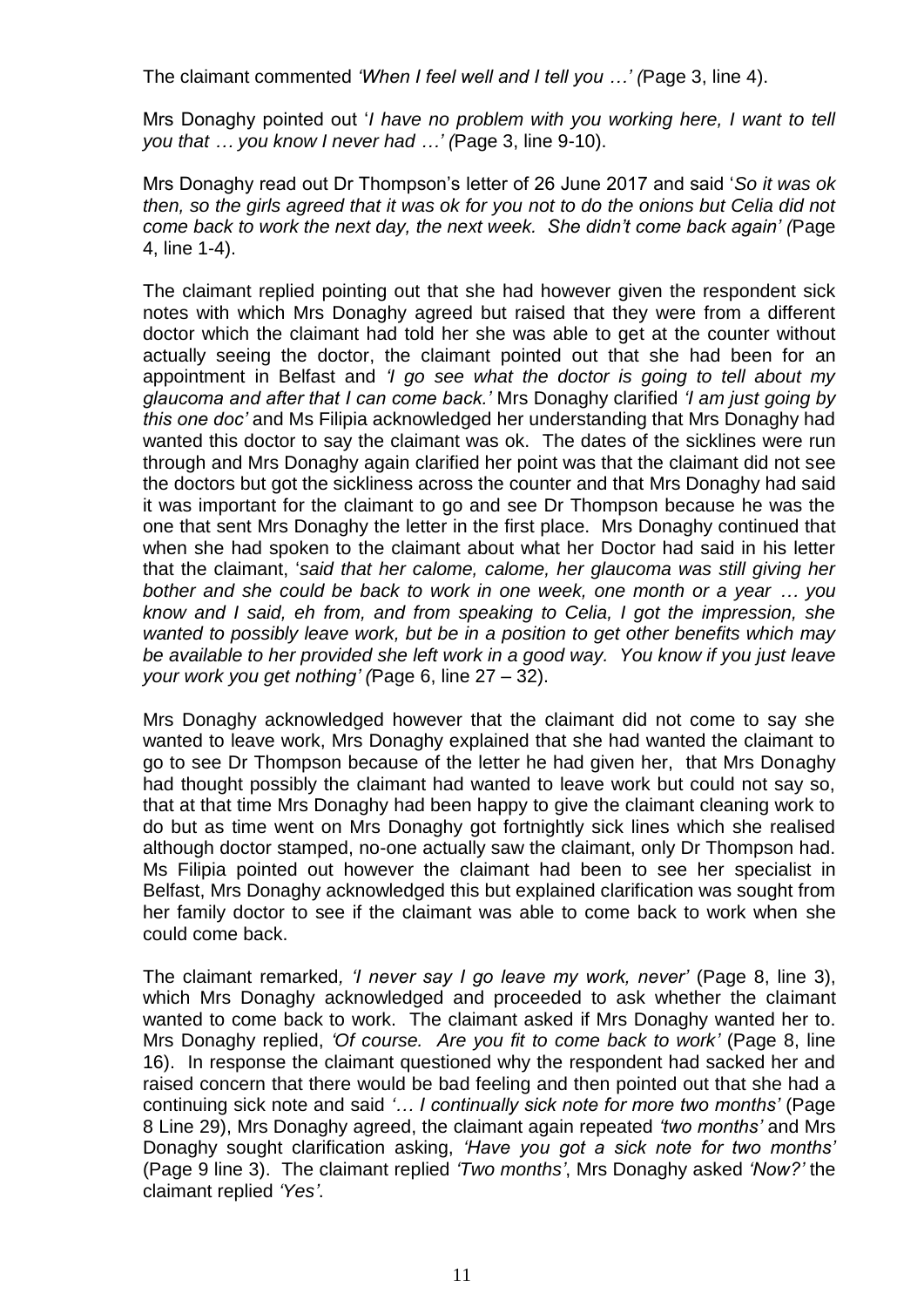The claimant again raised that she did not think it would be the same. The claimant said she had come to the meeting with Mrs Donaghy because she did not realise Mrs Donaghy would send her away. Mrs Donaghy explained she had sent a letter to the claimant's doctor in July and told the claimant it was important to go and see him, she had tried to ring him, get appointments and to talk to him and claimant knew all of this because Mrs Donaghy wanted to get it clarified. The claimant responded, *'he is not going to tell you nothing …'* (Page 10 line 2). Mrs Donaghy explained she was just responding to the letter the doctor had sent her, she referred to the wording of her reply and that she had told the claimant to make an appointment to go and see her doctor and discuss the letter, and she was going to go by whatever he said but when the claimant came back the letter had not been discussed. Mrs Donaghy again asked *'The bottom line is Celia; Number one, do you want to come back to work?'* the claimant responded that at her appointment with the doctor the day before her dismissal meeting he had told her nothing of a letter.

Mrs Donaghy asked the claimant again *'Do you want to work in Summer Garden?'* (Page 11, line 20) the claimant replied, *'Just you can answer about this because you sent me away before'*. Mrs Donaghy replied that they had *'moved past that now. We're back on a new page'*. The claimant expressed concern that it would not be a good situation for either of them for her to come back and asked did Mrs Donaghy want her to return, Mrs Donaghy queried what the claimant wanted, Ms Filipia responded that the claimant had to appeal but just wanted her money sorted out. Notice and holiday pay were raised and Mrs Donaghy acknowledged that it was not fair if the claimant was owed money. Ms Filipia stated they just wanted to sort out the money and *'then maybe can talk'*.

The claimant in response to Mrs Donaghy's comment that it sounded terrible if they had terminated her employment and did not give the claimant all the money owed to her said *'It's very, very … I fe[e]l very, very down, very down. It's because I tell you, yes I come, I, I it's possible I come back …'* (Page 13, line 15) and *'… but I not go feel well, and I think you not go feel well till well'* (Page 13, line 18), *'I feel go away and that's it'* (Page 13, line 22) and *'I, I not feel a person and I think I do too much for this factory. I do everything before and peeling onion and you know this …'*  (Page 13, line 24).

Mrs Donaghy asked the claimant, *'Did you enjoy your work here?'*, the claimant responded*, 'I ( unsure of word) sick note at moment, I go think about this … and after, I have two months and sick note because I'm not well … and oh sometimes I think you don't believe I'm sick …'* (Page 14, Line 4) *'… and if I stay home for, eh because my glaucoma, because my glaucoma peeling onions for me and I , you know about this, peeling onions for me, it's very, very hard ...'* (Page 14, line 18), *'… and I remember very well, I, my last day, it's in Wednesday, I peeling onions, I'm not finish because I leave another two bags and go home and next day, I need go to em (unsure of word- emergency?) in hospital, and you know about this, em of course, and after I start put very, very strong drops … and with these drops I feel very bad …'* (Page 14, line 22), and *'… and I not feel well about my eyes, continue not feel well and I come tell you because you call me. I tell you, I wait for my appointment in Belfast for my doctor, Mr Wright, and after I go check, sorry what's the doctor he's go to tell me and after, maybe I come back, I don't know … because when I go to emergency, the doctor tell me I go make the surgery because my glaucoma, it's very high'* (Page 14, line 28). The claimant continued *'And I say no because I want to wait for my doctor. And after I have another problem. It's my shoulder. I start with (cough) physio. I make the injection … and I wait for get (stay) well. It's my*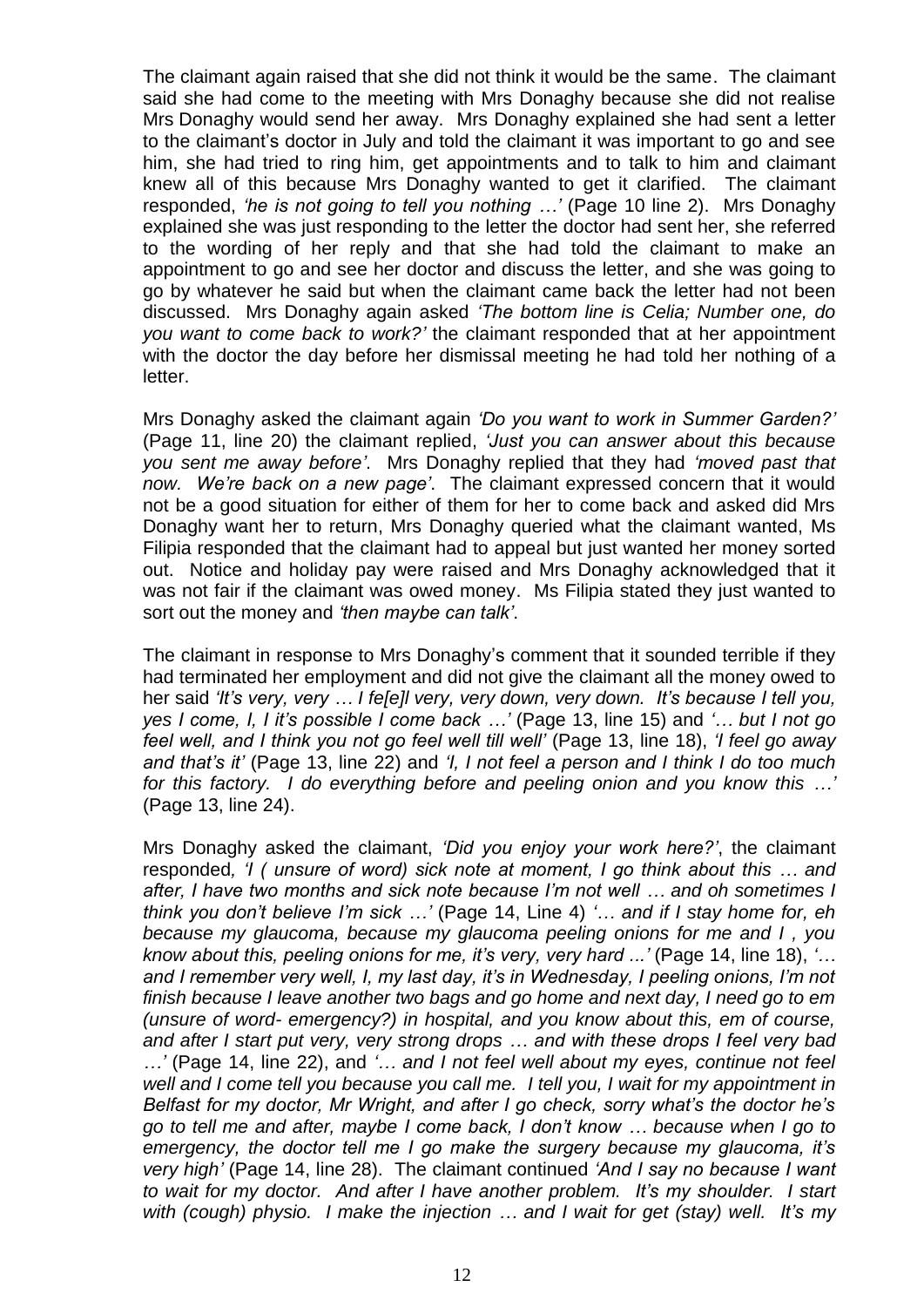*plan for comeback work …'* (Page 15, line 2), *'… and continue everything'* (Line 6). The claimant continued, that Mrs Donaghy had however called her and told her *'you need ask for … one letter to doctor …'* Mrs Donaghy queried *'do you understand how important it was for the doctor and the hospital in Belfast to know the type of work she does ... with her eye, probably because it was never raised before … you know as an issue …'*

The claimant went on to again state she never said she was going to leave work and Mrs Donaghy expressed that she did not know where she had got it from but did feel the claimant had wanted to leave but could not say. The claimant emphasised that she did not want benefits, just work. Mrs Donaghy referred to there being no animosity in the factory and assured the claimant she would check out the situation with her pay. Mrs Donaghy acknowledged that the claimant liked to work.

Their conversation continued:

Page 17, line 22: Celia: *'At moment I need sick note for two months'*

Bridie: '*Yeah, and you'd see you after that. Is that what you're saying to me?'*

Celia: *'I don't know, I don't know.'*

Bridie: '*Well I want to say to you now that I could offer you cleaning job if, if it's a case that you're not able to work down in the factory, like the onions are right through the factory…'*

Ms Filipia pointed out that the claimant *'can work with cooking onions, just peeling onions that is not good'* and the clamant that she had told Mrs Donaghy that when she had sent her away, which Mrs Donaghy acknowledged, but explained that she was doing what she thought best for the claimant. Mrs Donaghy again told the claimant if she wanted to come back she could. The claimant queried why now, Mrs Donaghy referred to her conversation with the claimant when she was sent away *'So she said she would come back. She could come back to work in one week, one month or a year….And I think I even said to you that I would have to think what was best for you and Summer Garden, A year?'* (Page 20, line 4).

The claimant responded that a two month sick line was not too long. Mrs Donaghy referred back to the doctor saying she was capable of coming back to work but did not, said her glaucoma was still bothering her and that she could come back in one week, one month or one year, from which she got the impression she wanted possibly to leave work, but be in a position to get other benefits which may be available to her providing she left in the correct way. The claimant protested that *'possible leave ... is not leave'*.

The meeting ended with Mrs Donaghy again confirming they would sort out any money owing to the claimant.

- 49. The claimant confirmed on cross examination that when Mrs Donaghy at the meeting on 25 September 2017 asked the claimant to come back, she told Mrs Donaghy that she would think about it because she was still on sick leave.
- 50. The claimant also confirmed in her evidence on cross examination that she did not return to work after Dr Thompson had said she would be fit if excused from peeling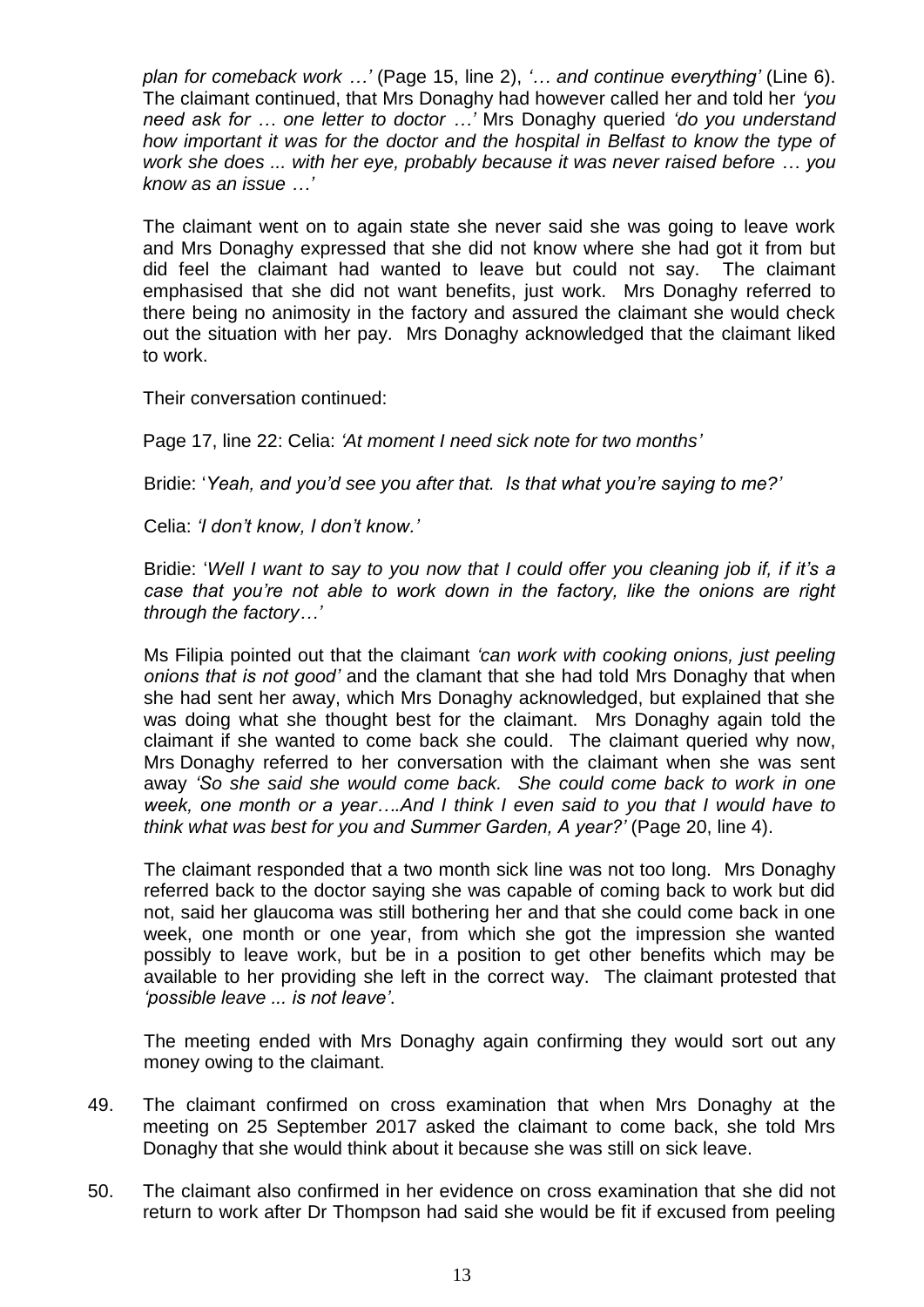onions because she did not feel fit to go back, that her glaucoma problem was a persisting condition which for example at the date of the substantive hearing she felt was very elevated, so she did not go back because she was not able to, and stated 'even the sicklines after I had other complications like my shoulder, I had physiotherapy, I was on steroid injections and this problem takes a while to resolve,' and confirmed that her shoulder and uncontrolled glaucoma were the reason she did not go back to work.

- 51. Whilst outstanding payments being due for notice and holidays were raised by the claimant with Mrs Donaghy at the meeting on 25 September 2017 no payment was made until following a Case Management Discussion on 8 May 2018 when the respondent paid the claimant £360 for three of a total four weeks statutory notice entitlement due.
- 52. It was the claimant's evidence that she felt deeply offended by suggestions made by Mrs Donaghy on 25 September 2017 that she had failed to deliver the sick line on 26 June 2017.The meeting transcript however records a conversation which involved a run through of the dates of the sick lines provided, the point being made by the respondent that the sickliness provided were without the claimant being seen by the doctor, rather than failure to deliver a sick-line.
- 53. The effective date of termination (EDT) of the claimant's employment by the respondent was 18 August 2017.
- 54. As per records compiled by the respondent from clock cards the claimant at the date of termination of her employment had been overpaid in respect of actual hours worked and paid holidays taken, well in excess of the claimant's balance pro rata holiday entitlement for the 2017 holiday year.
- 55. At the time of the claimant's dismissal the respondent employed approximately five part time employees.
- 56. The Department for Social Development in correspondence dated 10 September 2017 confirmed to the claimant that they could pay her ESA (a benefit paid where ability to work is limited by ill health or disability) from 18 August 2017 of £73.10 per week and advised that she must provide medical certificates until a work Capability Assessment was carried out. In correspondence dated 29 November 2017, following a capability for work assessment the DSD confirmed that the claimant was placed in the work related activity group 'because your ability to work is limited by your condition' and advised that being in the work related activity group did 'not mean you have to look for work now'. The claimant was advised that an employment advisor would consider what kind of work-related activity she might be able to get involved in to prepare for the future and need not do anything else until they contacted her. The DSD also set out that no more medical statements or fit notes were required from the claimant's doctor.
- 57. Permitted work for under 16 hours per week with earnings less than £125.50 may be carried out by an ESA recipient without affecting their entitlement.
- 58. The claimant's claim was presented to the office of the tribunals on 3 November 2017.
- 59. The earliest job application following the EDT for which supporting documentary evidence was provided by the claimant was an application submitted for a cleaner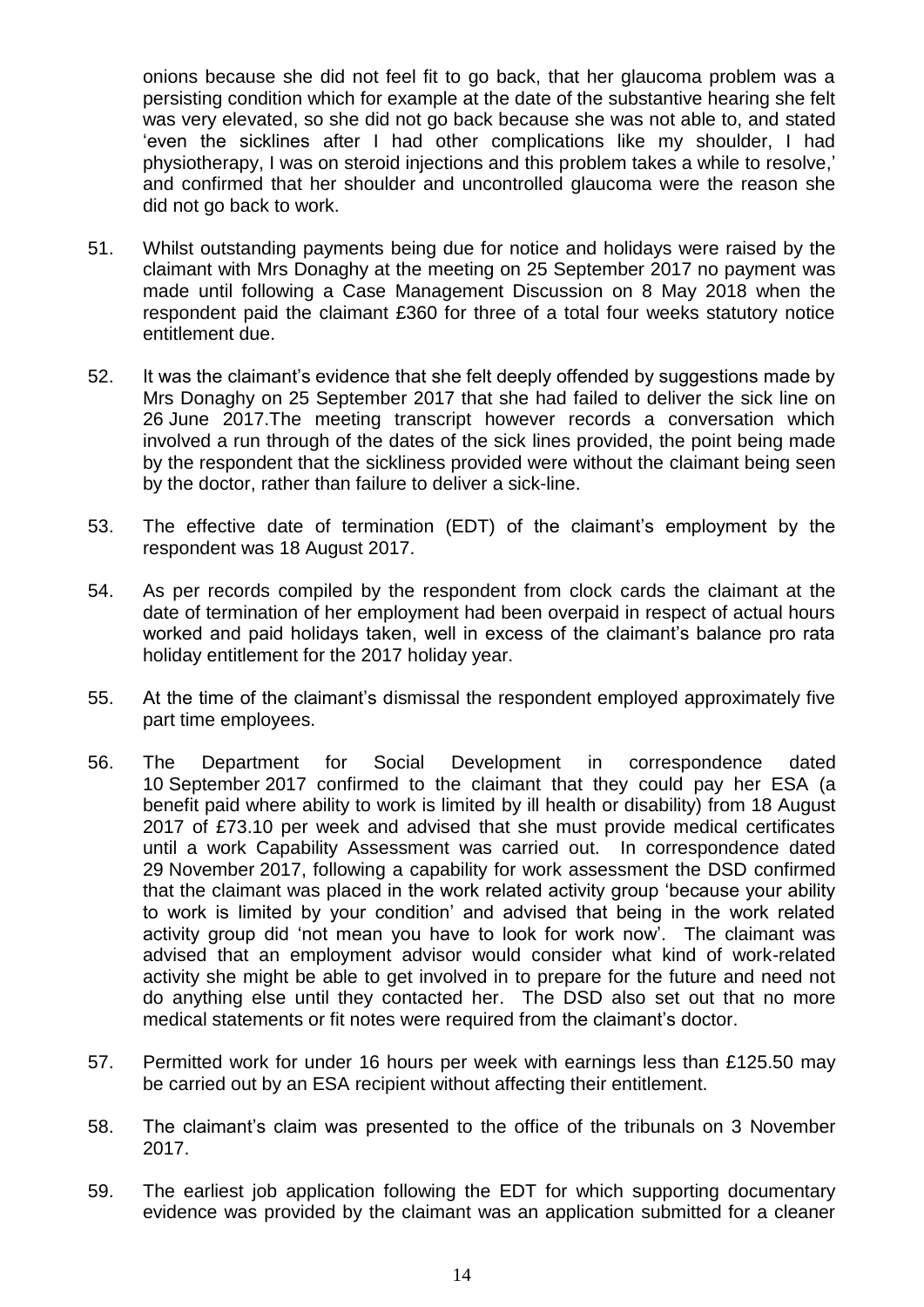store person through Mount Charles at Moy Park Dungannon in or around February 2018 - closing date 19/02/2018, and only other application thereafter in April 2018 through Compass Group for a cleaner position at South West College Dungannon. The claimant remains on ESA which she is eligible to receive until 18 August 2018 and has not obtained further employment.

## **THE LAW**

## **Disability Discrimination**

#### Direct Discrimination

60. Section 3A (5) of the Disability Discrimination Act 1995 as amended (DDA) prohibits direct discrimination. It provides:-

> *"A person directly discriminates against a disabled person if, on the ground of the disabled person's disability, he treats the disabled person less favourably than he treats or would treat a person not having that particular disability whose relevant circumstances, including his abilities are the same as, or not materially different from, those of the disabled person."*

Direct Discrimination occurs where a person's disability is the reason for the less favourable treatment. It cannot be justified.

- 61. The comparator may be actual or hypothetical and is someone who is not disabled, or who did not have the same disability as the claimant. (*London Borough of Lewisham v Malcolm [2006] IRLR 701* and the *Disability Code of Practice (Employment and Occupation) Paragraphs 4.8 and 4.13*.)Where there is no actual comparator the tribunal must identify the characteristics of the hypothetical comparator. However it is open to the tribunal to focus on the reason for the claimant's treatment; *"… employment tribunals may sometimes be able to avoid arid and confusing disputes about the identification of the appropriate comparator by concentrating primarily on why the claimant was treated as (she) was. Was it on the proscribed ground which is the foundation of the application? Or was it for some other reason? If the latter the application fails. If the former, there will usually be no difficulty in deciding whether the treatment afforded to the claimant on the proscribed ground, was less favourable than was or would have been afforded to others."* Per Lord Nicholls at Paragraph 11 *Shamoon -v- Chief Constable of the RUC 2003 IRLR 285.*
- 62. Direct discrimination will often occur where the employer is aware that the disabled person has a disability, and this is the reason for the employer's treatment of him or her. Direct discrimination need not be conscious- people may hold prejudices that they do not admit, even to themselves. Thus, people may behave in a discriminatory way whilst believing that they would never do so. Moreover, direct discrimination may sometimes occur even though the employer is unaware of a person's disability (the *Disability Code of Practice (Employment and Occupation) Paragraphs 4.11).*
- 63. Section 4A of the DDA imposes a duty to make reasonable adjustments:-

*"(1) Where –*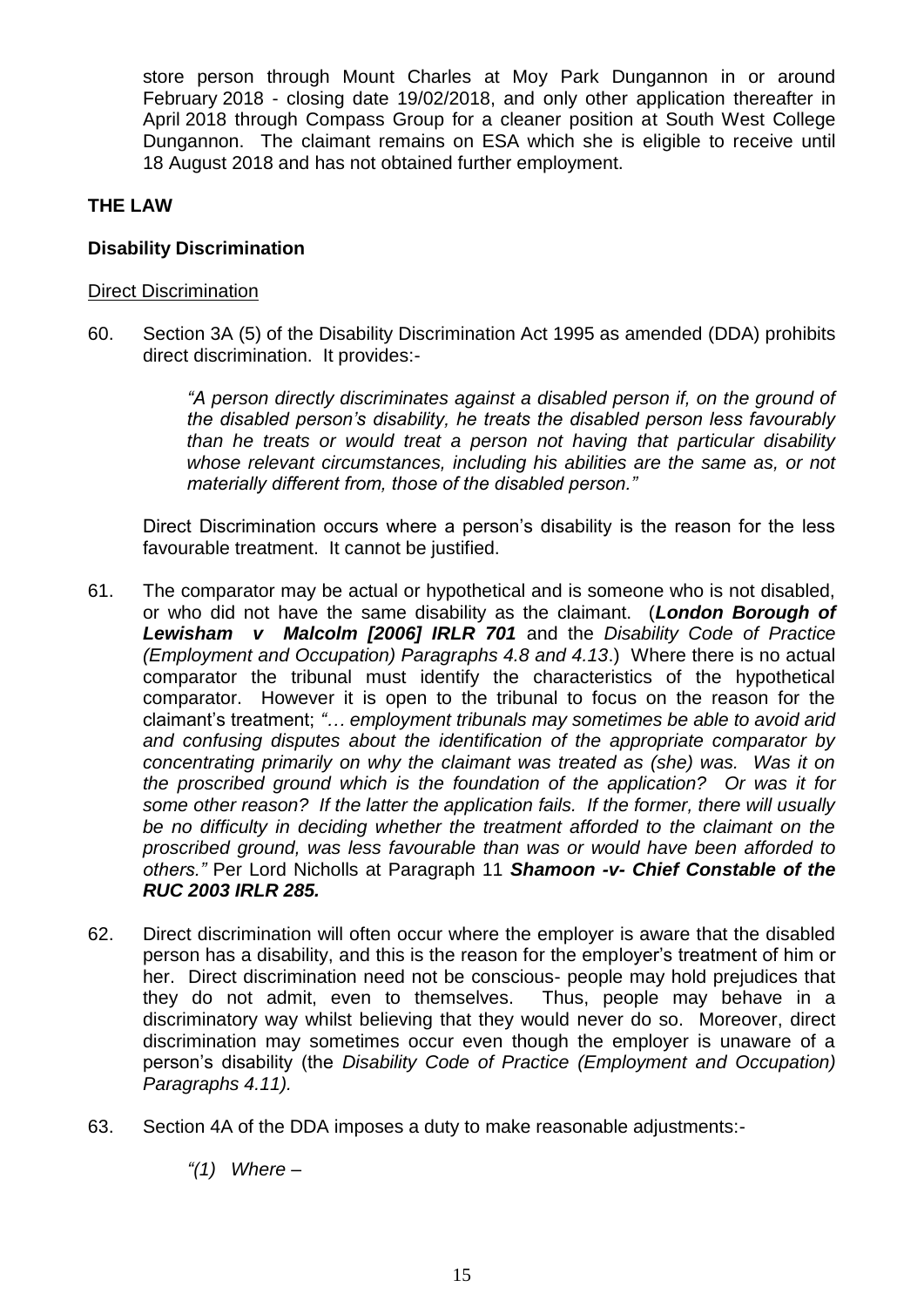*(a) a provision, criterion or practice applied by or on behalf of an employer;*

*… places the disabled person concerned at a substantial disadvantage in comparison with persons who are not disabled,*

*it is the duty of the employer to take such steps as it is reasonable, in all the circumstances of the case, for him to take in order to prevent the provision, criterion or practice, or feature, having that effect."*

- 64. The duty to make reasonable adjustments is triggered where an employee becomes so disabled that she can no longer meet the requirements of her job description and hence liable to be dismissed. The duty may require the employer to treat a disabled person more favourably to remove the disadvantage which is attributable to the disability, involving a degree of positive action. Steps might include transferring the employee to another job. The comparative exercise to be carried out differs from that in direct discrimination. It is not necessary for the claimant to satisfy the tribunal non-disabled people doing the same job would have been treated differently. In many cases the facts will speak for themselves and the identity of the non-disabled comparators will be clearly discernible from the PCP in play (*Archibald v Fife Council [2004] IRLR 65*).
- 65. In *Environment Agency v Rowan [2008] IRLR 20* the EAT set out that a tribunal considering a claim that an employer has failed to make a reasonable adjustments must identify:-
	- *"(a) the provision, criterion or practice applied by or on behalf of an employer; or*
	- *(b) the physical feature of premises occupied by the employer; or*
	- *(c) the identity of non-disabled comparators (where appropriate); and*
	- *(d) the nature and extent of the substantial disadvantage suffered by the claimant. It should be borne in mind that identification of the substantial disadvantage suffered by the claimant may involve a consideration of the cumulative effect of both the 'provision, criterion or practice applied by or on behalf of the employer and the physical feature of premises', so it would be necessary to look at the overall picture."*
- 66. If the duty arises then the tribunal goes on to consider if any proposed adjustment is reasonable to prevent the PCP placing the disabled person at the substantial disadvantage.
- 67. The factors to be taken into account in determining whether it is reasonable for a person to have to take a particular step in order to comply with a duty to make a reasonable adjustment and a non-exhaustive list of examples of reasonable adjustments are set out at Section 18B of the DDA. It is for the tribunal to decide whether something is a reasonable adjustment, objectively, on the facts of the particular case.
- 68. A dismissal can itself be an unlawful act of discrimination by reason of a failure to make reasonable adjustments (**Fareham College Corporation Walters [2009] IRLR 991 EAT**).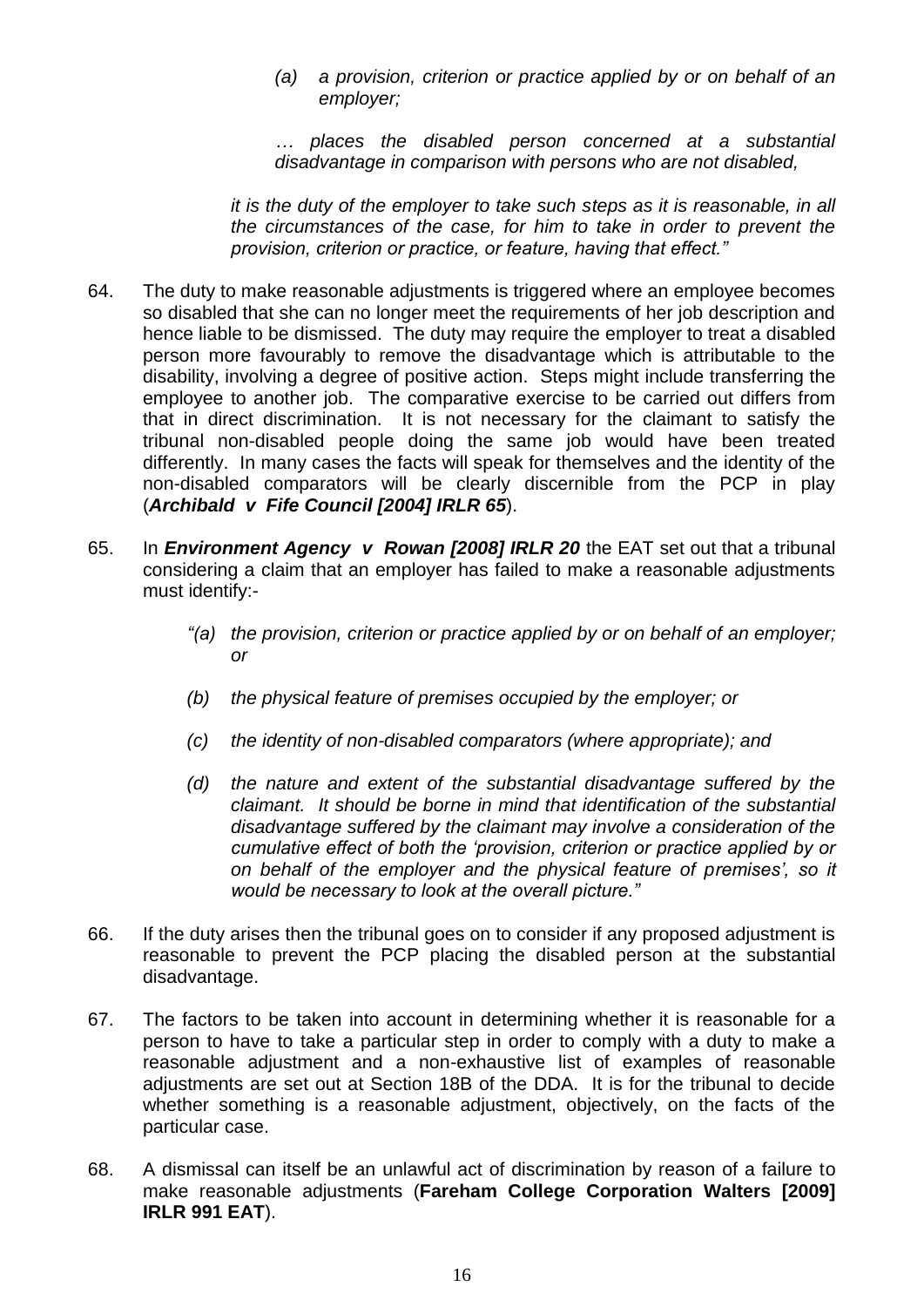- 69. The burden of proof provisions apply to these proceedings. In *Igen Ltd & Ors v Wong, Chamberlin Solicitors v Emokpae, Brunel University v Webster [2005] EWCA 142*, the England and Wales Court of Appeal gave guidance on the interpretation and application of the statutory provisions shifting the burden of proof in direct discrimination cases in relation to sex, race, and disability discrimination and revised and approved the guidance given in **Barton v Investec Henderson Crosthwaite Securities Ltd [2003] 2003 ICR 1205**.
- 70. In summary, the claimant must prove facts from which the tribunal could conclude in the absence of an adequate explanation that the respondent has committed an unlawful act of discrimination. The tribunal will also consider what inferences it is appropriate to draw from the primary facts which it has found. Such inferences can include inferences that it is just and equitable to draw from the provisions relating to statutory questionnaires, a failure to comply with any relevant Code of Practice, or from failure to discover documents or call an essential witness.
- 71. If the claimant does prove facts from which the tribunal could conclude in the absence of an adequate explanation from the respondent that the latter has committed an unlawful act of discrimination, then the burden of proof moves to the respondent. To discharge that burden the respondent must show, on the balance of probabilities, that the treatment afforded to the claimant was in no sense whatsoever on a proscribed ground (here disability). The tribunal must assess not merely whether the respondent has proved an explanation for the facts from which inferences can be drawn, but further that it is adequate to discharge the burden of proof on the balance of probabilities that disability was not a ground for the treatment in question. Since the facts necessary to prove an explanation will normally be in the possession of a respondent, a tribunal will normally expect cogent proof to discharge the burden of proof.
- 72. Although the above logically establishes a two-stage process, it is not to be applied slavishly or mechanically, and in deciding whether the claimant has made out a prima facie case the tribunal must put to one side the employer's explanation for the treatment, but should take into account all other evidence, including evidence from the employer. (*Laing v Manchester City Council [2006] IRLR 748 EAT; Madarassy v Nomura International Ltd [2007] IRLR 246*; and *Arthur v Northern Ireland Housing Executive and Anor [2007] NICA 25*.)
- 73. The Northern Ireland Court of Appeal in both *Curley v Chief Constable of the Police Service of Northern Ireland and Anor [2009] NICA 8* and *Nelson v Newry & Mourne District Council [2009] NICA 24* emphasised the need for tribunals hearing cases of this nature to keep firmly in mind that such claims are grounded upon an allegation of discrimination. The tribunal is required to look at the totality of the evidence and look carefully at the explanation put forward by the Respondent.
- 74. In **Hewage v Grampian Health Board [2012] IRLR 870 UKSC [2012] EqLR 884 UKSC** the Supreme Court affirmed the approach to interpreting the burden of proof remains that set out in **Igen** and **Madarrassy** ( the 'revised Barton guidance').Whether situations are comparable is a question of fact and degree. It is important not to make too much of the role of the burden of proof provisions. Whilst they will require careful attention where there is room for doubt as to the facts necessary to establish discrimination, they may have nothing to offer where the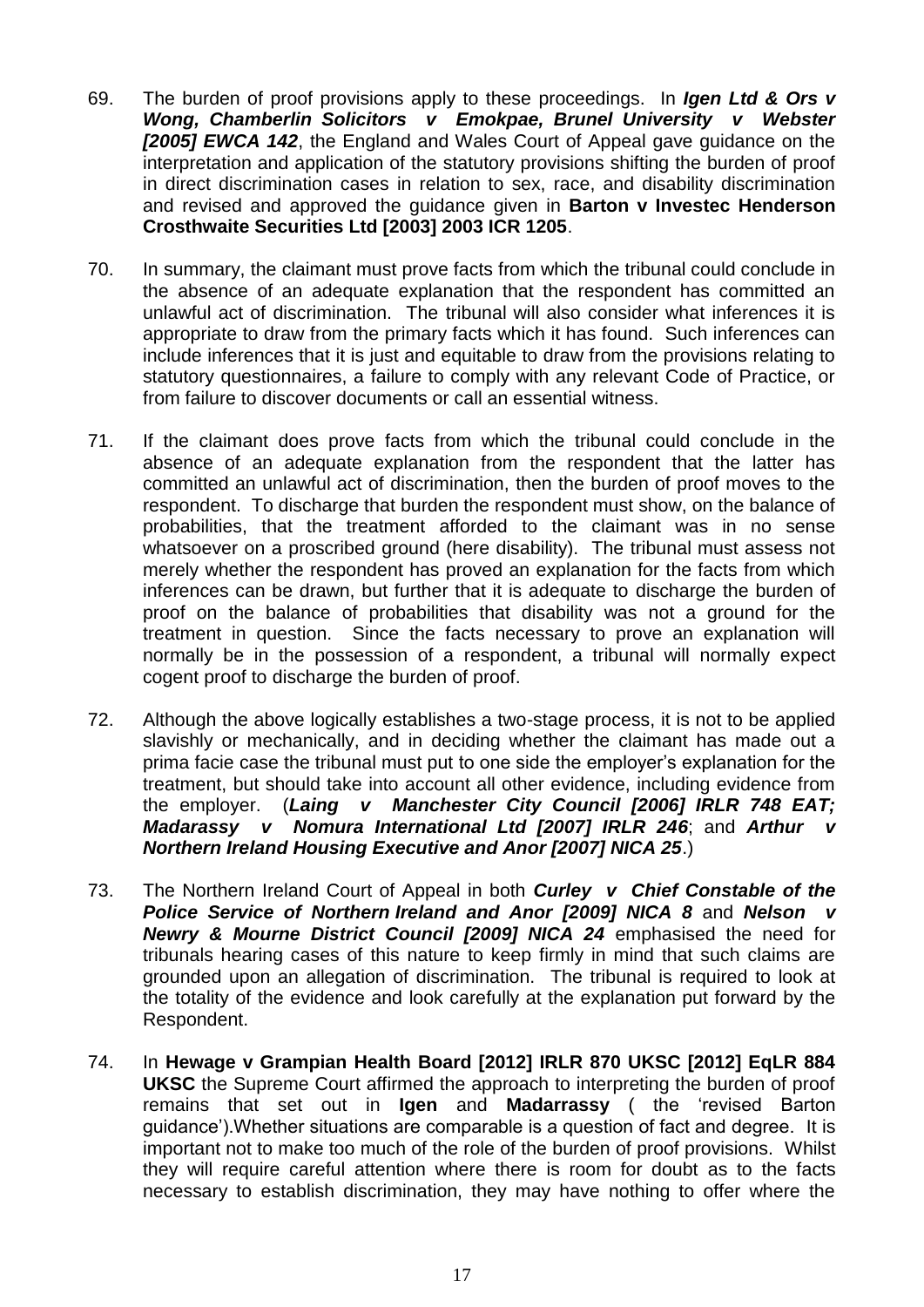tribunal is in a position to make positive findings on the evidence one way or another.

75. The burden of proof in relation to the duty to make reasonable adjustments, was specifically considered in *Project Management Institute v Latif [2007] IRLR 579*. The position as summarised in *Harvey on Industrial Relations and Employment Law, is*:-

> *"… a claimant must prove both that the duty has arisen, and also that it has been breached, before the burden will shift, and require the respondent to prove that it complied with the duty. There is no requirement for claimants to suggest any specific reasonable adjustments at the time of the alleged failure to comply with the duty; in fact it is permissible … for claimants to propose reasonable adjustments on which they wished to rely at any time up to and including the … hearing itself."*

- 76. Possible remedies a tribunal may grant on finding a complaint under the DDA well founded, where it considers it just and equitable, are set out at Article 17 (2), these include compensation, which where ordered shall be calculated applying the principles applicable to the calculation of damages in claims in tort (Article 17 (3)), that is, to put the employee insofar as is possible in the position he would have been in had the unlawful act not occurred. Compensation may include an award for injury to feeling (Article 17 (4)). Awards should be just to both parties (HM Prison Service v Johnson [1997] IRLR 162 EAT). In *Vento v The Chief Constable of West Yorkshire Police* [2002] EWCA Civ 1871 the Court of Appeal identified three broad bands of compensation for injury to feelings. Presidential Guidance issued for England and Wales and Scotland in September 2017 uprated the *Vento* bands in respect of claims presented on or after 11 September 2017 to a lower band of £800 to £8,400; middle band of £8,400 to £25,200 and an upper band of £25,200 to £42,000, with the most exceptional cases capable of exceeding £42,000. (Bands have been updated further since then for claims on or after 6 April 2018 to £900 to £8,600; £8,600 to £25,700; and £25,700 to £42,900).
- 77. Under the Industrial Tribunals (Interest on Awards in Sex and Disability Discrimination Cases) Regulations (Northern Ireland) 1996 where a tribunal makes an award under the DDA it is obliged to consider the inclusion of interest thereon.

## **Unfair Dismissal**

- 78. Under Article 126 of the Employment Rights (Northern Ireland) Order 1996 (**ERO**) an employee has the right not to be unfairly dismissed by his employer.
- 79. The Employment (Northern Ireland) Order 2003 (**EO**) at Schedule 1 sets out the statutory dismissal and disciplinary procedures (SDDP) to be followed as a bare minimum where applicable, by an employer contemplating a dismissal. The SDDP apply in this case. Failure wholly or mainly attributable to an employer to comply with requirements so as to complete the 3 step statutory dismissal procedure where an employer is contemplating a dismissal may render a dismissal automatically unfair under Article 130A (1) **ERO** unless under Article 130A (2) **ERO** the employer shows that he would have decided to dismiss the employee if he had followed the procedure in relation to the dismissal of an employee.
- 80. In relation to 'ordinary' unfairness of a dismissal, Article 130 **ERO** provides:-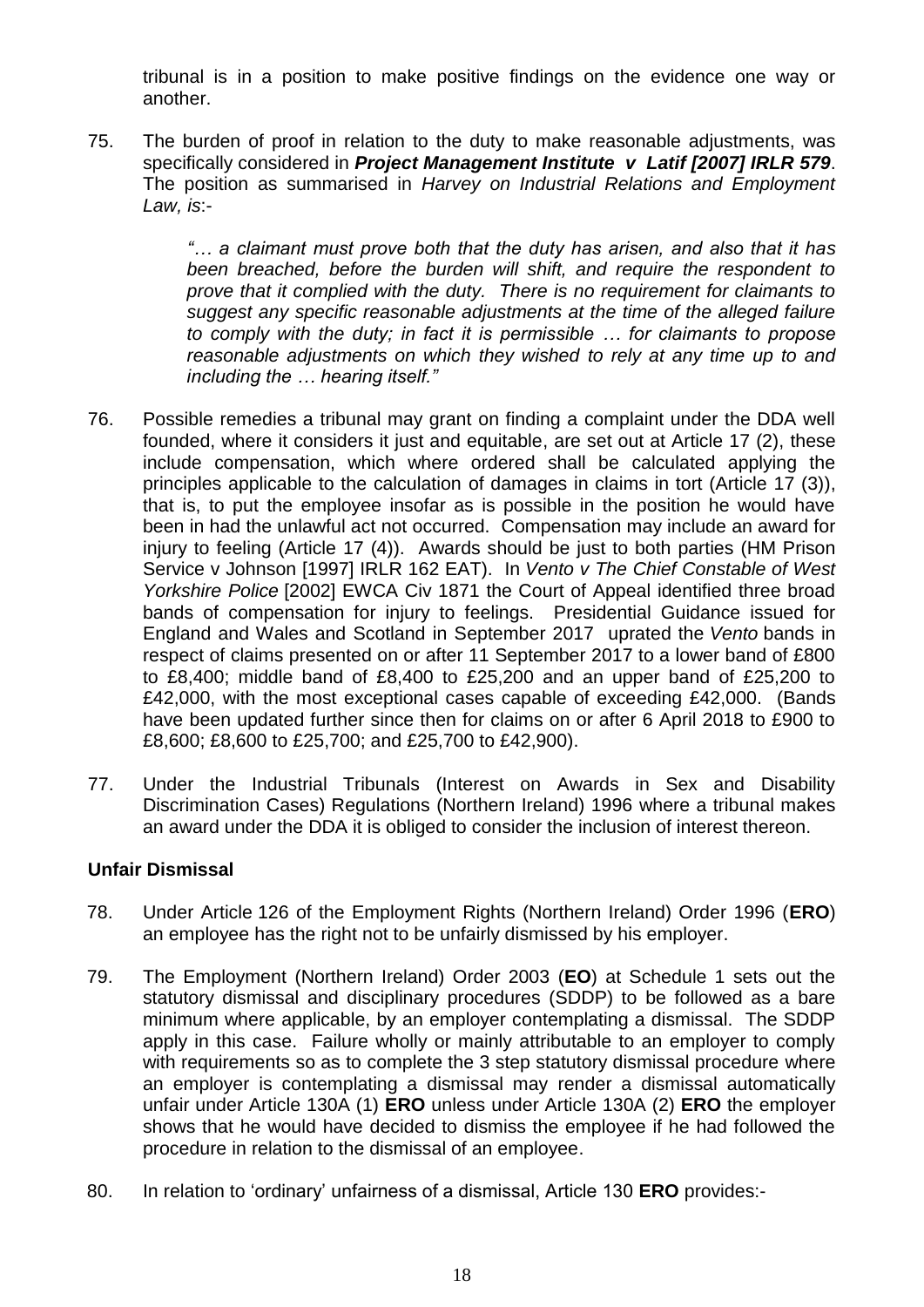- *"(1) In determining for the purposes of this part whether the dismissal of an employee is fair or unfair it is for the employer to show:-*
	- *(a) the reasons (or if more than one the principal reasons) for the dismissal, and*
	- *(b) that it is either a reason falling within paragraph 2 or some other substantial reason of a kind such as to justify the dismissal of an employee holding the position which the employee held.*
- *(2) A reason falls within this paragraph if it –*
	- *(a) relates to the capability or qualifications of the employee for performing work of the kind which he was employed by the employer to do,"*
- 81. Where a potentially fair reason is shown under Article 130(1), then determination under Article 130 (4) of the question whether the dismissal is fair or unfair, having regard to the reason shown by the employer:
	- a) depends on whether the circumstances (including the size and administrative resources of the employer's undertaking) the employer acted reasonably or unreasonably in treating it as a sufficient reason for dismissing the employee, and
	- b) shall be determined in accordance with equity and the substantial merits of the case.
- 82. A 'Polkey' deduction describes in unfair dismissal cases the reduction in any compensatory award for future loss to reflect the chance that the particular employee would have been dismissed fairly in any event had the unfairness not occurred (**Polkey v Dayton Services LTD 1987 3 All ER 974 HL)**. It requires assessment of: - if a fair process had occurred it would have affected when the claimant would have been dismissed; and the percentage chance a fair process would still have resulted in the claimant's dismissal.
- 83. In **Software 2000 Ltd v Andrews [2007] IRLR 568 EAT**, the EAT held that in the Article 130(4) "exercise of determining whether the employer has shown that the employee would have been dismissed if a fair procedure had been followed, and the assessment of whether, instead, the dismissal is unfair but subject to a Polkey reduction, are exercises which run in parallel". There are five possible conclusions that a tribunal may reach, according to Mr Justice Elias. Firstly, the evidence from the employer may be so unreliable that the exercise of seeking to reconstruct what might have been is too uncertain to make any prediction. Secondly, the employer may show that if fair procedures had been complied with, the dismissal would have occurred in any event. The dismissal will then be fair in accordance with Article 130(A). Thirdly, the tribunal may decide there was a chance of dismissal but that it was less than 50%, in which case compensation should be reduced in accordance with the **Polkey** principles. Fourthly the tribunal may decide that employment may have continued, but only for a limited period. Finally the tribunal may decide that the employment would have continued indefinitely because the evidence that it might have terminated earlier is so scant that it can effectively be ignored.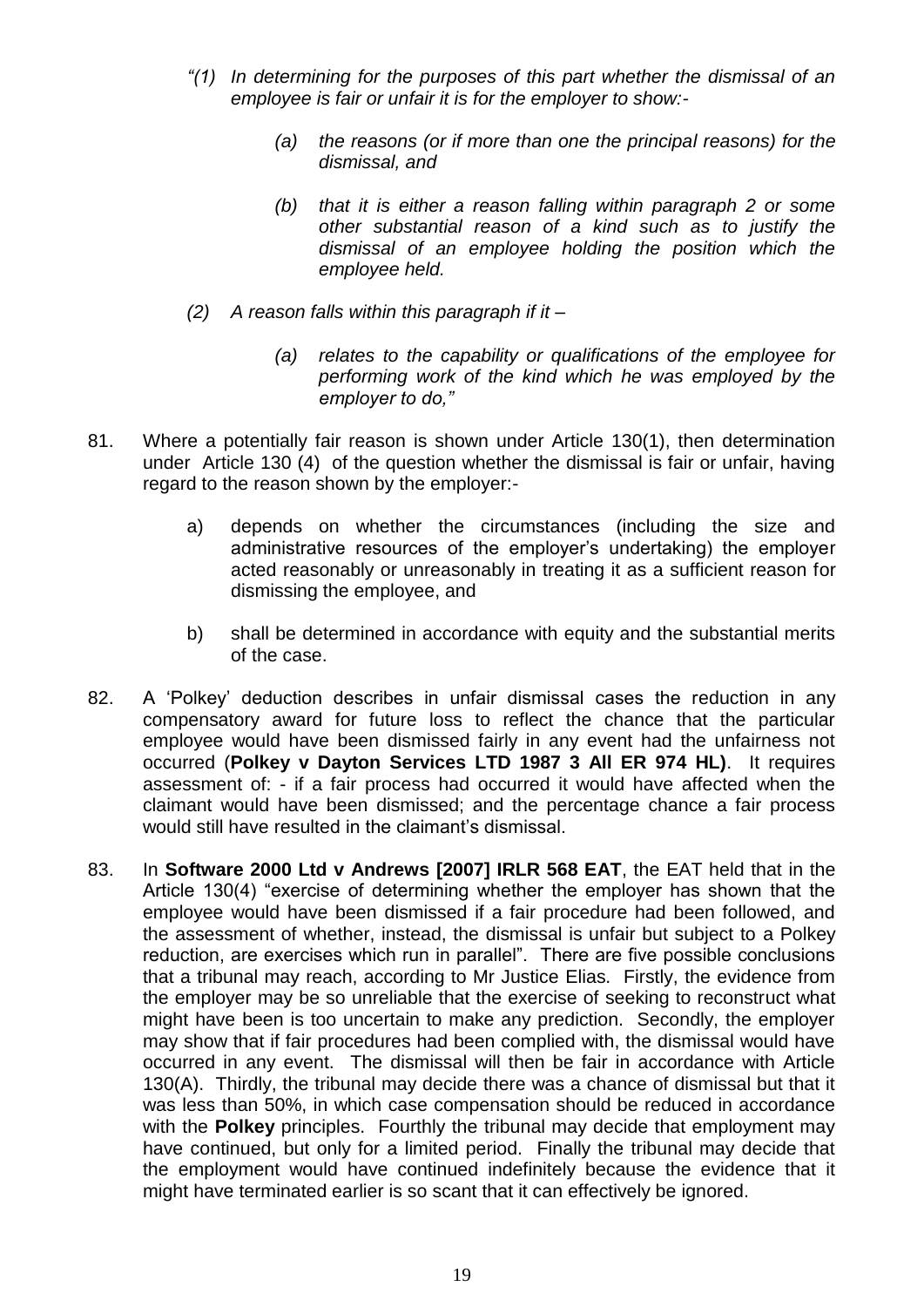- 84. Article 17 of the Employment (Northern Ireland) Order 2003 requires an uplift to be applied to awards in proceedings before an Industrial Tribunal relating to a claim under applicable jurisdictions listed in Schedule 2 by an employee where it appears to the Industrial Tribunal that a claim to which the proceedings relate concerns a matter to which one of the statutory procedures applies, the statutory procedure was not completed before the proceedings were begun, and the non-completion of the statutory procedure was wholly or mainly attributable to failure by the employer to comply with a requirement of the procedure, in which case it shall (save where there are circumstances which would make an award or increase of that percentage unjust or inequitable) increase any award which it makes to the employee by 10% and may, if it considers it just and equitable in all the circumstances to do so, increase it by a further amount, but not so as to make a total increase of more than 50%.
- 85. Mr Grainger and Mrs Donaghy provided written and oral submissions. The following authorities were referred to and taken into consideration:-

Claimant:-

**Fareham College Corporation v Walters [2009] IRLR 991, EAT**

**James v Eastleigh Borough Council [1990] 2 AC 751**

**Archibald v Fife Council [2004] ICR 954, HL**

**Morse v Wiltshire County Council [1999] IRLR 352 EAT**

**Project Management Institute v Latif IRLR 579**

**Wong v Igen Ltd; Emokpae v Chamberlain Solicitors; Webster v Brunel University [2005] ICR 931; [2005] EWCA 142; [2005] 149 SJ 265**

**Hewage v Grampian Health Board [2012] ICR 1054,SC**

**Sarah McCrossan v Department for Social Development 62/15 FET & 23/28** 

**Maria McKeith v McCorry and Others as the committee for the time being of the Ardoyne Association 1188/5IT**

**Nelson v Newry & Mourne District Council**

**Madarassy v Nomura International plc [2007] IRLR 246**

**Shamoon v RUC [2003] ICR 377**

**Islington Borough Council v Ladele [2009] ICR 387**

**British Transport Commission v Gourley [1956] AC 185**

**Cox v Hockenhull [2000] 1 WLR 750**

**Kenneth Crabbe v Lorraine and Oswald Smyth t/a Galgorm Castle Bar and Restaurant CRN 5780/09**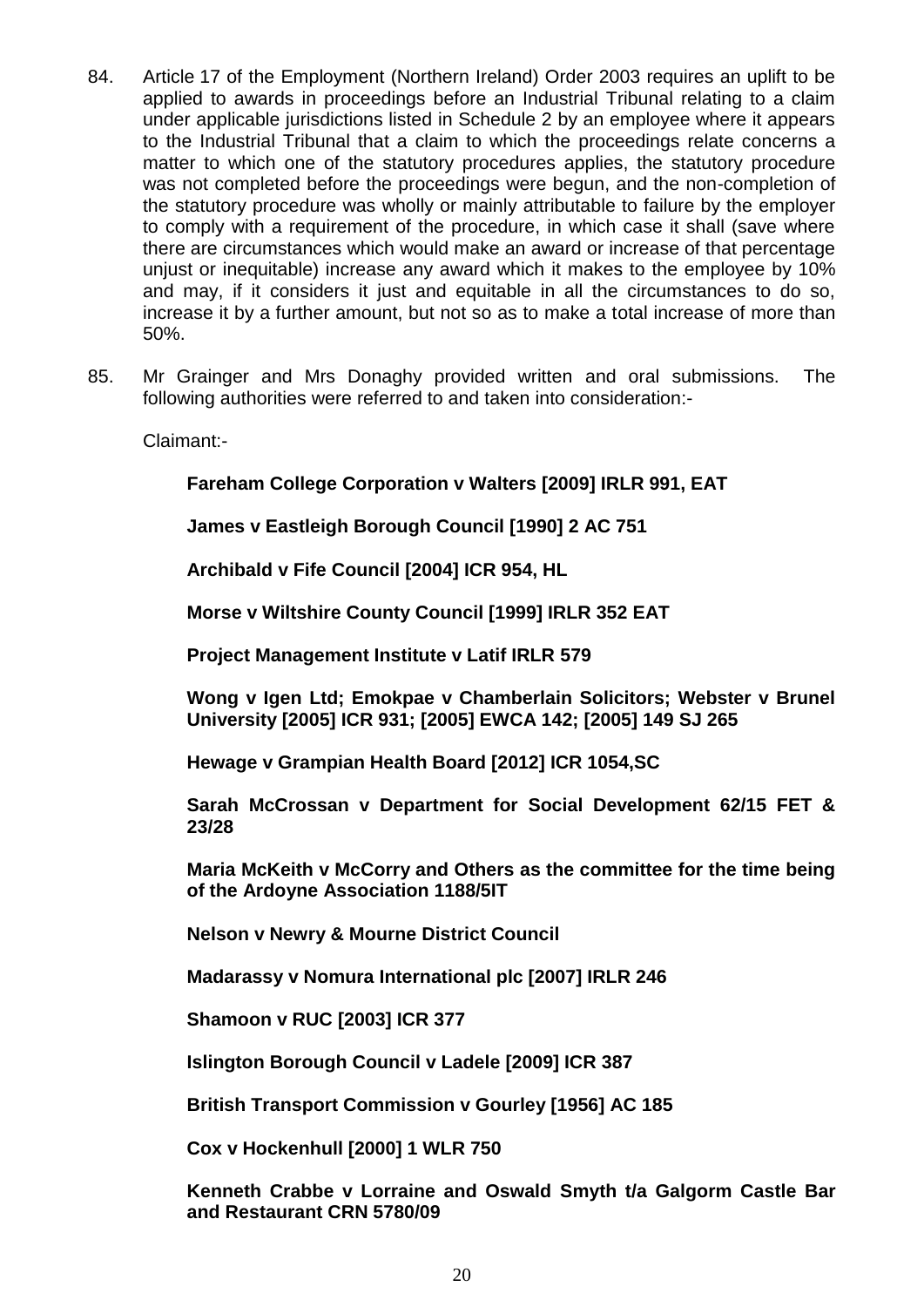## **Sheffield Forgemasters International Ltd v Fox; Telindus Ltd v Brading [2009] IRLR EAT**

## **Cooper Contracting Ltd v Lindsey EAT/A 0184/15**

**Fyfe v Scientific Furnishing Ltd [1989} IRLR 331**

Respondent:-

## **Polkey v A E Dayton Services Ltd 1987**

## **APPLYING THE LAW TO FACTS FOUND**

- 86. Whilst the claimant overall came across as honest and straight-forward in her evidence in relation to the circumstances surrounding her dismissal we consider that she was incorrect in her evidence in particular that Mrs Donaghy told her *not* to tell her doctor about the type of work she was doing whereas it is apparent from meeting transcripts that Mrs Donaghy *did* wish that the claimant communicate the type of work she was doing to her doctor and we consider was in fact concerned that there may be a risk to the claimant's eye health with consequent health and safety implications; also, in her evidence that she indicated uncertainty to Mrs Donaghy as to when she might be fit to return to work using the term *a day a week a year* in September 2017 rather than July 2017 which is not supported by meeting transcripts.
- 87. There were also inconsistencies in the evidence of the respondent, in particular with new arguments being raised not supported by objective evidence.

## **Direct discrimination**

- 88. Mr Grainger contended *"employment tribunals may sometimes be able to avoid arid and confusing disputes about the identification of the appropriate comparator by concentrating primarily on why the claimant was treated as she was"* as per Lord Nicholls in Shamoon and Mr Justice Elias in **Islington Borough Council v Ladele [2009] ICR 387** at paragraph 41 referring to the reasoning of Lord Hoffman in **Watt (formerly Carter) v Ashan [2008] ICR 82** and as such this a case where it is open to the tribunal to focus on the reason for the claimant's treatment; *"…Was it on the proscribed ground which is the foundation of the application? Or was it for some other reason?" He contended otherwise the correct comparator would be someone without the claimant's disability in circumstances not materially different, who had been sick with another condition; that the respondent says that it would have treated anyone with the same severe prolonged reaction to raw onions this way, however there was no evidence before the respondent when it made the decision to dismiss. The claimant had gone off work with a reaction to onions and she had glaucoma in any event, the respondent did not seek any medical evidence and decided to dismiss her in the absence of medical evidence on the purported basis that she could not handle onions whereas her doctor had only highlighted an issue with her peeling them.*
- 89. We consider that the facts in this case do speak for themselves: The claimant had glaucoma; the respondent was aware of the claimant's glaucoma and had irrespective of it provided her a job under the steps to work programme, and thereafter employed her; the claimant suffered a severe reaction to onions causing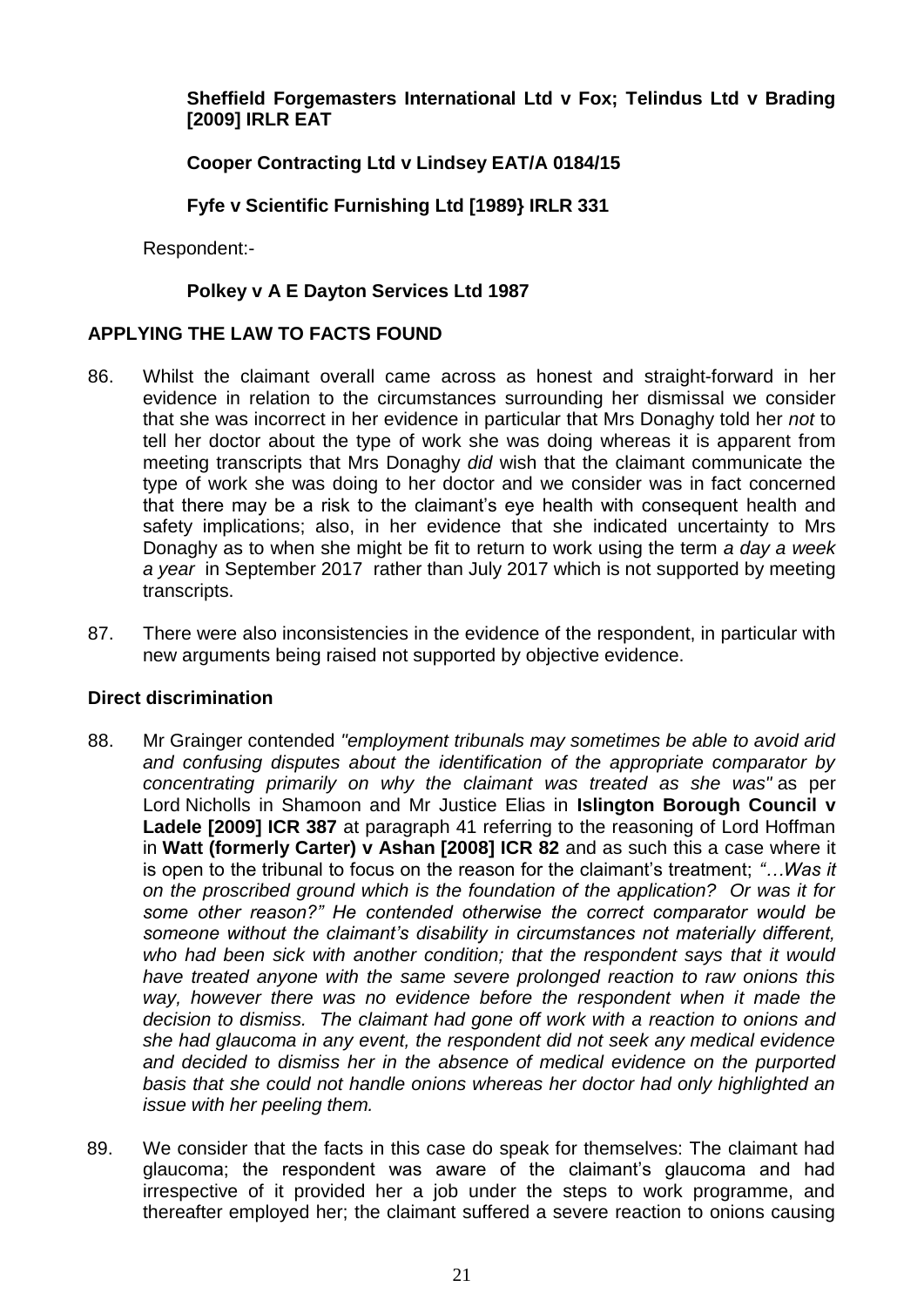her to go off work; Doctor Thompson confirmed discomfort experienced by the claimant *peeling* onions and indicated she would be fit if excused from this; Ms Barnard at that stage identified an adjustment could be made to allow the claimant to return to work; the claimant contrary to Dr Thompson's letter was also issued and provided the respondent a further certificate assessing her as continuing to be unfit for work by reason of her glaucoma; in July 2017 the Bratt Pan in the Gluten Area was commissioned as part of the respondent's plan toward total separation of its gluten and gluten free food production operations; it was unclear to the respondent at this point whether the continuing issue with the claimant's glaucoma was as a result of peeling onions or unrelated to onions; Mrs Donaghy had wanted the claimant to communicate the type of work she was doing to her doctor; the respondent thereafter proceeded to dismiss the claimant. We consider that the reason for the claimant's treatment was her *continuing absence* (a *consequence* of her glaucoma), coupled with a belief in there being a *health and safety risk* ( given the claimant's severe reaction when peeling onions) arising in relation to the claimant working in an environment with onions given its recent progress such that onions would ultimately be peeled and chopped in both food production areas, not just Gluten Free, albeit that the respondent had not properly substantiated its belief nor considered what reasonable adjustment could be made. We consider the continuing absence due to sickness and perceived health and safety risk following a severe reaction to onions are both relevant circumstances and are not persuaded the claimant was treated by the respondent less favourably than it would have treated a hypothetical comparator in the same circumstances on the *ground* of the claimant's disability and as such find that a prima facie case of direct disability discrimination has not been established.

#### **Reasonable adjustment**

- 90. The PCP was a requirement to peel and chop onions.
- 91. The PCP put the claimant at a substantial disadvantage of serious aggravation of her eye condition/s, in comparison to persons who are not disabled.
- 92. The respondent had provided the claimant with protective goggles but she had difficulty wearing these with her glasses. We consider that the respondent knew or could reasonably have been expected to know of the claimant's disability arising out of the events of June 2017 and that she was likely to be placed at this disadvantage giving rise to a duty for the respondent to then take such steps as were reasonable in all the circumstances, in order to prevent the PCP having that effect.
- 93. Mr Grainger contended it would have been reasonable for the respondent to have adjusted workplace procedures by providing someone to help or assist the claimant to peel and chop onions in the Gluten Area, such as someone with another duty reallocated; or, to arrange for the peeling and chopping of onions to take place somewhere else and to have then been placed into a position where they could be used by the claimant.
- 94. The respondent contended it was not financially possible to employ someone to peel and chop onions for the claimant or to bring onions from one factory to another due to the risk of microbial contamination, the factory having been divided into two separate isolated units, Gluten and Gluten Free in July 2017, and to do so would involve a changing out of and into protective clothing in the different area and vice versa to facilitate the movement of onions to the claimant. We accept no evidence was presented to support prohibitive cost, microbial cross contamination or absence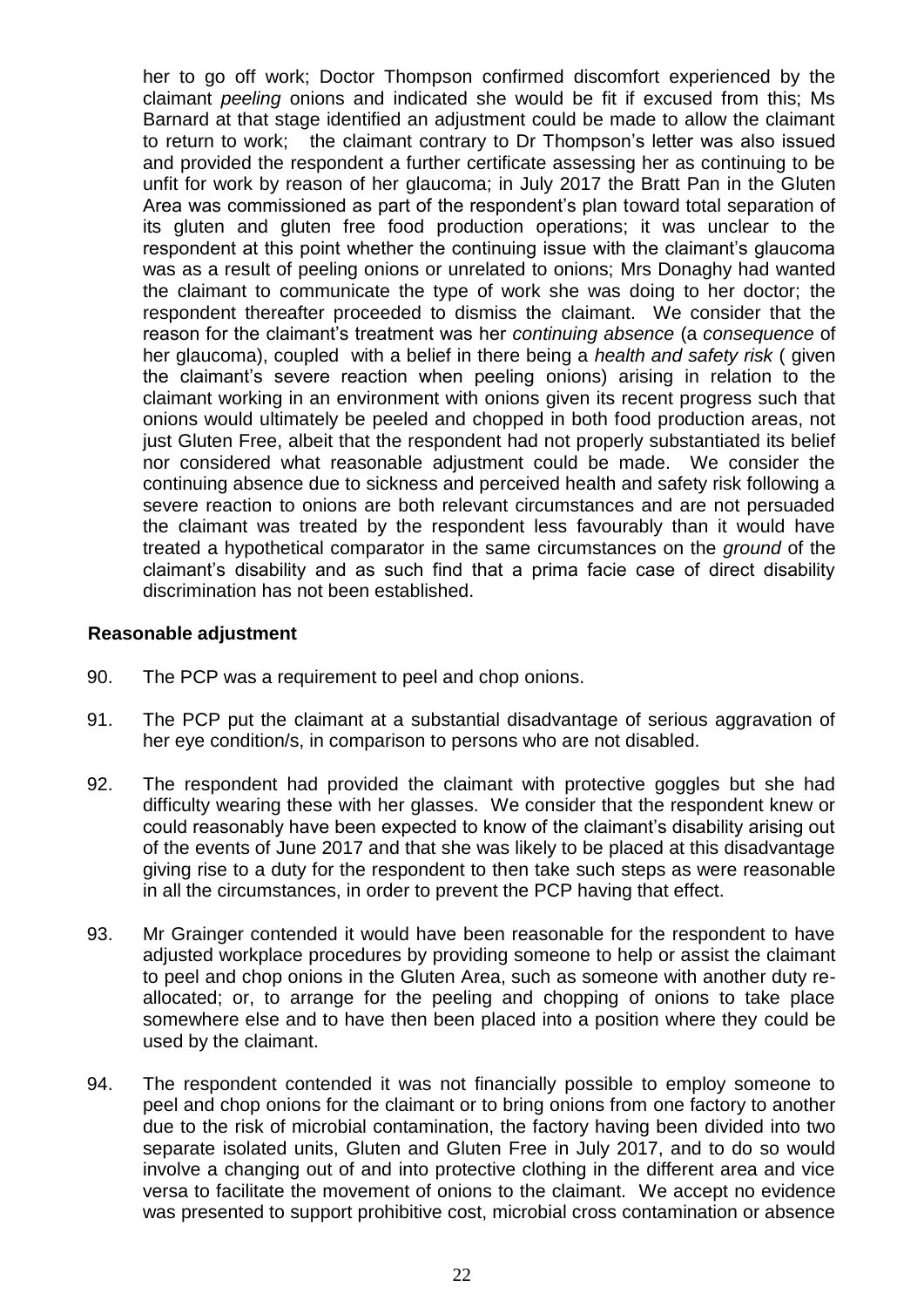of any safe area where chopped onions could have been left for the use of the claimant. We accept on balance that the suggested adjustments would have been of little or no cost, and despite the small size of the undertaking any associated cost not disproportionate, and in any event that costs were not in fact even considered or investigated by the respondent including the possibility of grant aid for example through Disability Action.

- 95. We consider that the adjustments suggested would have been effective in preventing the substantial disadvantage to the claimant, would have been on balance practicable and overall reasonable.
- 96. We accept that the claimant has proven both that the duty to make a reasonable adjustment arose; that the duty has been breached and burden of proof has shifted to the respondent to prove that it complied with the duty.
- 97. It was apparent that the disadvantage suffered by the claimant had occurred despite the provision by the respondent of protective goggles. Despite this and the initial identification by Ms Barnard after receipt of Dr Thompson's letter that onions could be peeled and chopped by other employees, no adjustment whatsoever was thereafter suggested or discussed at any point with the claimant with a view to preventing the aggravation of her eye condition, with the respondent instead proceeding to dismiss the claimant due to her continuing health problems (glaucoma) and purported severe discomfort caused by the *handling* of onions (as opposed to the *peeling there* of). In the circumstances we find that the respondent has failed to prove that it complied with the duty to make a reasonable adjustment.

## **Unfair Dismissal**

- 98. It was conceded that the respondent failed to complete the statutory dismissal procedures and hence the dismissal was automatically unfair under Article 130A(1) **ERO** 1996. The respondent however contended if it had followed a fair process that the dismissal of the claimant would have occurred in any event fairly on grounds of capability and otherwise a Polkey reduction to the compensatory award appropriate to reflect the likelihood of this.
- 99. Capability is a potentially fair reason for dismissal under the **ERO** 1996. The respondent relied on the claimant's own evidence as to her being disabled for the purpose of the DDA in support of its contention that the claimant's employment might have otherwise fairly terminated early on grounds of capability. A dismissal must however be both substantively and procedurally fair. The respondent we accept had failed to carry out reasonable investigations or consultation with the claimant into her capability so as to substantiate its belief in her incapacity and we consider the evidence that the claimant's employment might have otherwise fairly terminated early on grounds of capability is so unreliable that the exercise of seeking to reconstruct what might otherwise have been is too uncertain to make any prediction and accordingly find that the claimant's dismissal was automatically unfair for failure to complete the SDDP.

## **Holiday pay**

100. The claimant sought payment for holidays accrued due to her in 2017 which the respondent contested. Mr Grainger submitted that it was for the tribunal to decide whether the claimant had agreed to the differing arrangement operated by the respondent of flexible working with annualised hours with time off given in lieu of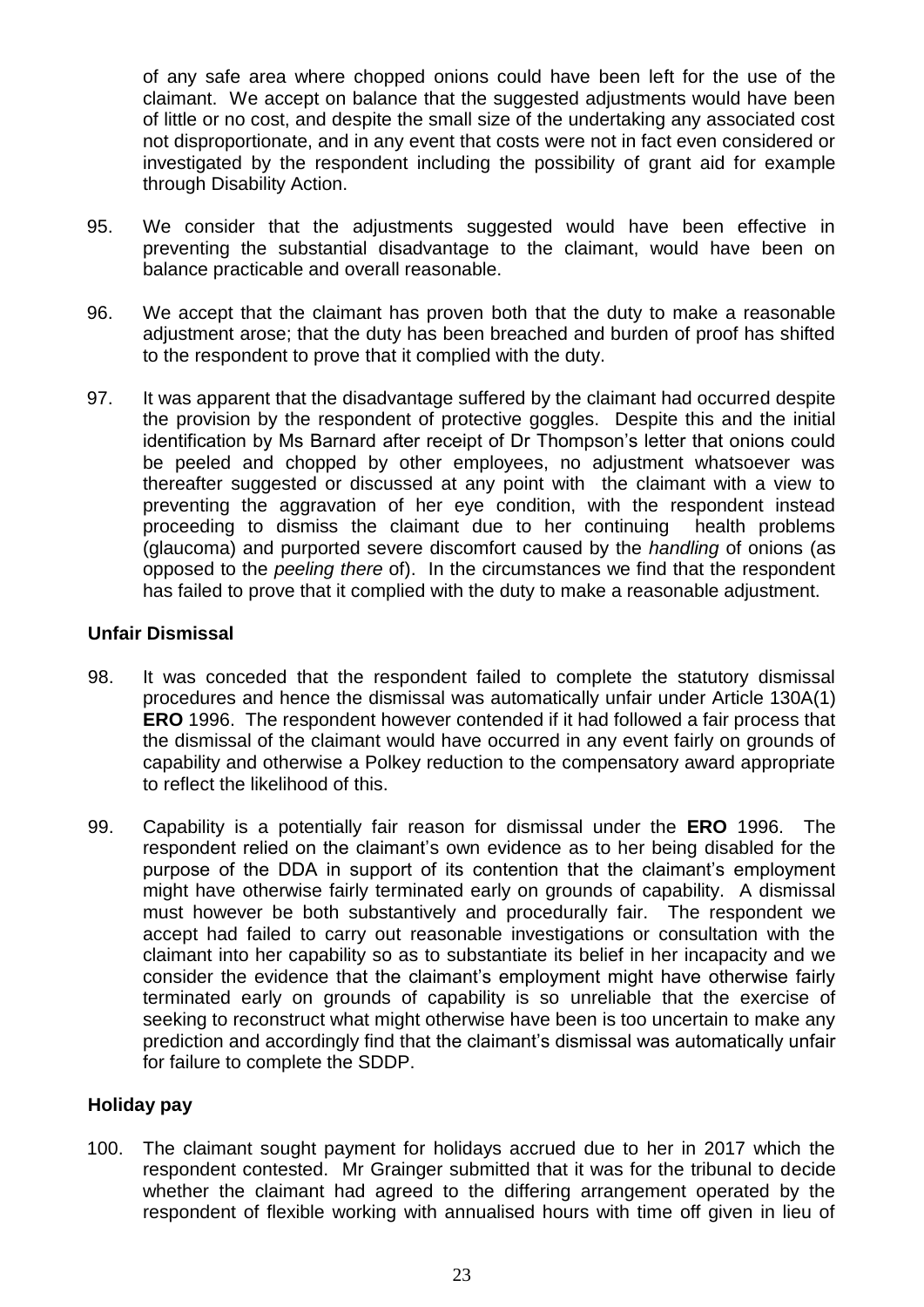overtime, in the absence of formal amendment of the claimant's contract of employment. The tribunal considers, albeit not confirmed in writing, that the claimant's contract of employment was varied orally and by conduct to one of annualised hours as operated without objection from 2013, and allowing for the overpayment for hours and holidays made by the respondent to the claimant against her pro rata annual holiday entitlement there is no balance remaining due to the claimant.

#### **Notice pay**

101. At hearing the claimant sought a further week's pay in lieu of notice which the respondent resisted on the basis that one week's notice of termination of employment had been verbally given to the claimant on 11 August 2017 that her employment would terminate on 18 August 2017 along with the later payment in lieu of three weeks. Mr Grainger submitted that it was for the tribunal to decide whether the purported notice given was in fact clear and unambiguous providing the claimant an ascertainable date of termination. The tribunal considers that the respondent on 11 August 2017 clearly conveyed orally to the claimant in unambiguous terms, and from which the claimant understood, that her employment would terminate in one week's time on 18 August 2017 as supported by the claimant's request for a letter confirming her dismissal and that the claimant's claim for further notice pay is not well founded.

## **Further findings relevant to remedy and conclusions**

- 102. The claimant from the week ending 23 June 2017 until the week ending 18 August 2018 was in receipt of SSP together with Working & Child Tax Credit of £121.01. Working Tax Credit eligibility is subject to being in paid work for a required number of hours per week, the minimum being 16 hours. The standard weekly rate of SSP in 2017/18 was £89.35. An employee off work because of illness in receipt of SSP will still count as being in work for WTC purposes. SSP may be paid for up to 28 weeks. The claimant continued to receive Working & Child Tax Credit until 12 October 2017 after which she no longer received WTC, just Child Tax Credit of £55.66 per week, increasing to £64.04 from 11 April 2018.
- 103. The claimant had a strong work ethic, enjoyed and greatly valued her job with the respondent viewing the factory as her livelihood, always giving it her ' sincerity, fidelity and best'. We accept however that the claimant felt 'disposable' as a result of the respondent dismissing her and felt offended and annoyed by the suggestion that she had wanted to leave work and claim benefits. The claimant has suffered hurt to her feelings, considering herself to have been dismissed without regard, causing her financial difficulties at a difficult time, in particular with her son changing schools, having to make cutbacks, borrow and rely upon charity. She has experienced feelings of depression, embarrassment, guilt and worthlessness, viewing herself as having been discarded after many years of service for a condition she cannot control.
- 104. The claimant asserted in her evidence at the substantive hearing that she had told Mrs Donaghy in September 2017 that it could be '*one day, one week, one year*' before she would be fit to return to work
- 105. The claimant was unlawfully discriminated against when the respondent failed in its duty to make reasonable adjustments, instead proceeding to dismiss her and was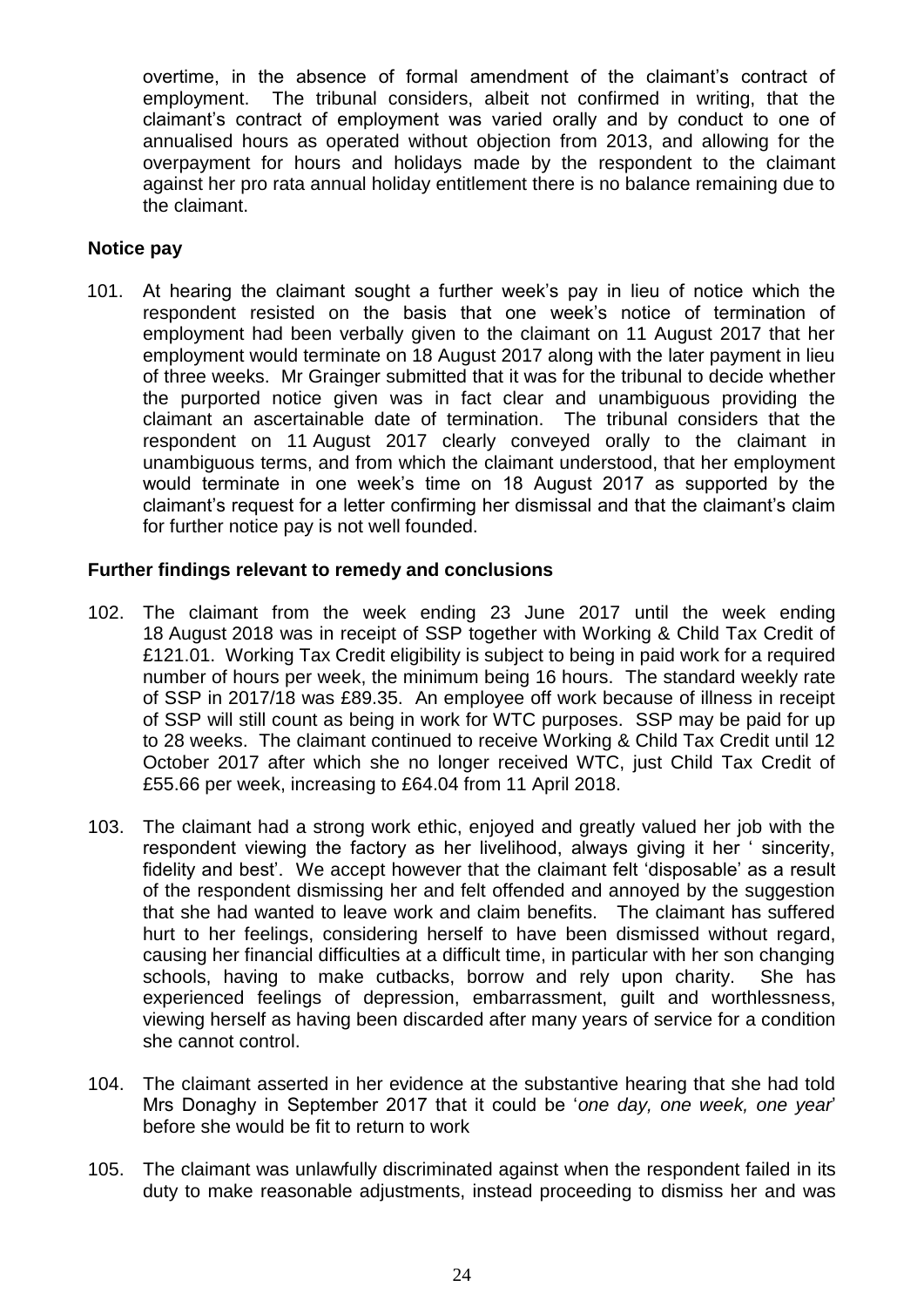automatically unfairly dismissed for failure by the respondent to complete the SDDP.

- 106. The respondent has not shown the claimant to have failed to mitigate her loss.
- 107. The Claimant sought compensation by way of remedy. Where a dismissal is both unfair and an act of unlawful discrimination, the tribunal would ordinarily award compensation on the basis of discrimination. Recoupment and the statutory cap do not apply and 'restoring the claimant's position' could produce a higher figure than the just and equitable test (see **D'Souza v London Borough of Lambeth [1997] IRLR 677**). We consider it is appropriate in this case to award compensation on the basis of discrimination and find it just and equitable to award compensation by way of remedy.
- 108. In assessing the claimant's actual loss the tribunal has to consider what sums the claimant would have received had the unlawful act not occurred, this is not an exact exercise and tribunal has adopted a broad brush approach.
- 109. Allowing for the effect of the respondent's unlawful actions upon the claimant we do not however on balance accept that the claimant would otherwise have been fit to return to work as from the EDT. We note in particular: the claimant's assertion that she had told Mrs Donaghy in September 2017 that it could be 'one day, one week, one year' before she would be fit to return to work (albeit we consider this more likely to have been stated in July 2017); the claimant's confirmation that she had a continuing 2 month sick line when Mrs Donaghy at their meeting in September 2017 asked if she wished to return to work; the claimant's first job application in February 2018 and second application made thereafter in April 2018 (following assessment as eligible for ESA in November 2017). We consider had the unlawful act not occurred the claimant would have continued not to feel sufficiently well so to return to work until at the earliest late February/early March 2018.
- 110. The respondent objected to the claimant's claim for loss of Working Tax Credit because it had not been aware at the time of benefits she had been in receipt of. The tribunal accepts however that WTC is a benefit conditional upon working intended to top up the income of low income workers and treated as income by HMRC. We accept on balance that the claimant incurred a financial loss in respect thereof arising naturally and directly from her dismissal up to when it would have otherwise ended on exhaustion of SSP and are not persuaded that foreseeability is a bar to its award for that period. We consider that causation thereafter is not however attributable to the respondent's unlawful act and that the claimant would not have been eligible for WTC following the end of SSP, until returning to work for 16 hours per week, whereupon ESA paid from the discontinuance of SSP would have ended or had the claimant instead returned to work for less than 16 hours per week and preserved entitlement to ESA, she would not have met the minimum working hours to qualify for WTC, either way we consider adopting a broad brush approach that from March 2018 onwards the claimant's approximate net loss is that of wages only.
- 111. We assess the claimant's actual loss as 19 weeks SSP and 11 weeks WTC until 29 November 2017, less ESA received to then, and thereafter wages for approximately 12 weeks ( ESA effectively cancelling out any loss of WTC) up to the hearing.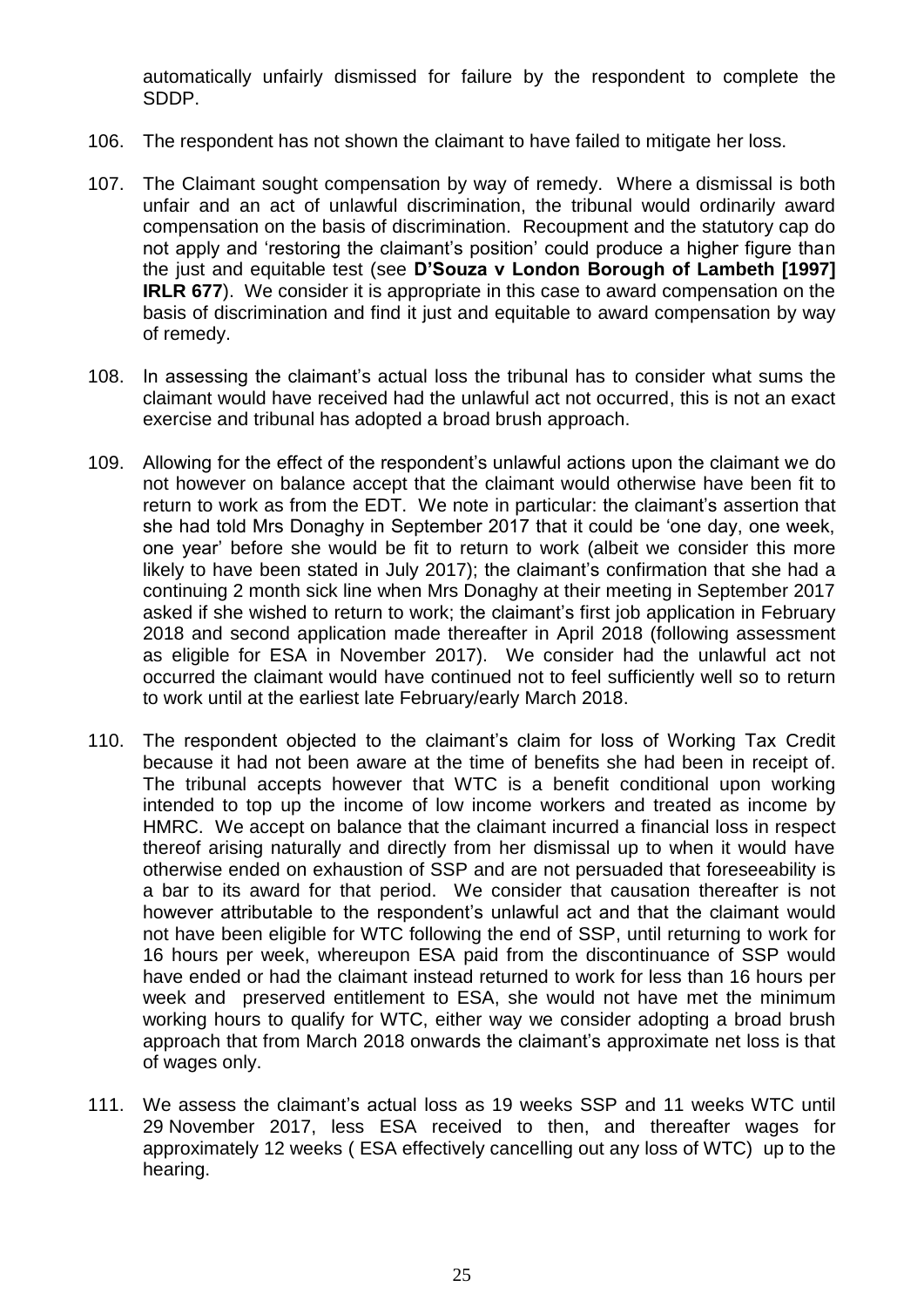- 112. There is no evidence of circumstances before the tribunal which would make an increase under Article 17 of the 2003 Order unjust or inequitable; or such that it would be just and equitable to increase an award under Article 17 by more than 10% if compensation were awarded under the ERO.
- 113. Taking into account the claimant continuing as unwell for a period after the EDT, we consider as the mid-point of probabilities that on making reasonable efforts to mitigate her loss the claimant could be expected to secure other work at a similar rate of pay within a period of 52 weeks from the EDT and award 12 weeks' pay for future loss.
- 114. We accept the claimant's evidence that she has experienced feelings of depression, embarrassment, guilt and worthlessness, viewing herself as having been discarded after many years of service and that she has suffered injury to feelings caused by her knowledge that she was discriminated against, albeit we consider that the respondent acted out of ignorance rather than malice or with intent and it was a singular act of discrimination albeit it with continuing consequences. We consider that the claimant's injury to feeling falls in the middle to high end of the lower band of *Vento* and feel that an appropriate amount of compensation is £ 6,000.
- 115. The tribunal is obliged to consider making an award of interest. There is no evidence before the tribunal amounting to exceptional circumstances such that serious injustice would be caused if an award of interest were made. Accordingly the tribunal accedes to the claimant's request that interest be awarded.
- 116. Accordingly the tribunal awards as follows:-

## 117. COMPENSATION

| (A) | <b>Compensatory award</b> |                                                    |                                     |            |
|-----|---------------------------|----------------------------------------------------|-------------------------------------|------------|
|     | (1)                       | Loss of statutory rights                           |                                     | £ 250.00   |
|     | (2)                       | <b>Financial Loss</b>                              |                                     |            |
|     |                           | To 29 December 2017, say                           |                                     |            |
|     |                           | 19 weeks SSP @ £89.35 =<br>11 weeks WTC @ £66.01 = | £1,697.65<br>£ 726.11<br>£ 2,423.76 |            |
|     |                           | Less 19 weeks ESA $@$ 73.10 = -                    | £1,388.90                           |            |
|     |                           | <b>Net Loss</b>                                    | £1,034.86                           |            |
|     |                           | Thereafter to hearing date, say                    |                                     |            |
|     |                           | 12 weeks wages $@$ £120 =                          | £1,440.00                           |            |
|     |                           | Total                                              |                                     | £ 2,474.86 |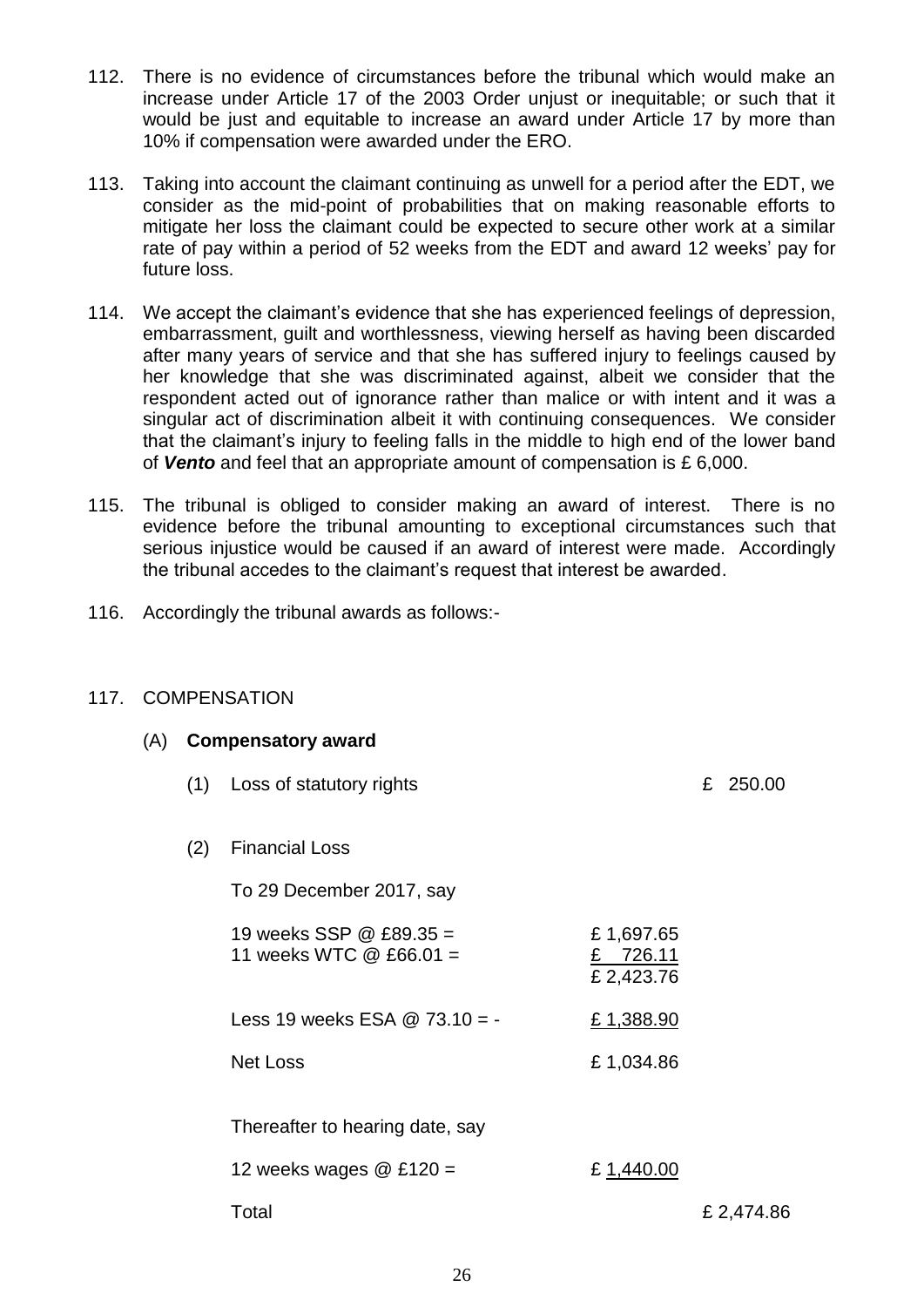(3) Future loss, say

|     | <b>Total compensatory award</b>    |           | £4,581.35 |
|-----|------------------------------------|-----------|-----------|
| (4) | 10 % uplift on compensatory award: | 416.49    |           |
|     | Total                              |           | £4,164.86 |
|     | 12 weeks wages $@$ £120 =          | £1,440.00 |           |

(B) **Interest on compensation (other than injury to feelings) from mid-point date to calculation date:**

|     | 31 weeks @ 8% p.a.:              |           |
|-----|----------------------------------|-----------|
| (C) | Injury to feelings compensation: | £6,000.00 |

(D) **Interest on injury to feelings award from date of discrimination to date of calculation:**

|  | 62 weeks @ 8 % p.a.:<br>Total discrimination compensation<br><b>Unfair Dismissal Basic award:</b><br>(E) |                                                                                    | 572.30     |  |
|--|----------------------------------------------------------------------------------------------------------|------------------------------------------------------------------------------------|------------|--|
|  |                                                                                                          |                                                                                    | £11,372.15 |  |
|  |                                                                                                          |                                                                                    |            |  |
|  |                                                                                                          | 4 years (continuous employment) x 1 (age factor)<br>$x \pounds 120$ (gross wage) = | 480.00     |  |
|  |                                                                                                          | 118. Total Compensation:                                                           | £11,852.15 |  |

## **CONCLUSION**

- 119. The claimant was automatically unfairly dismissed for failure to complete the SDDP and the respondent failed in its duty to make reasonable adjustments. The claimant's claims in respect of notice and holiday pay are not well founded and are dismissed. The claimant is awarded in total compensation of **£11,852.15.**
- 120. This is a relevant decision for the purposes of the Industrial Tribunals Interest Order (Northern Ireland) 1990 and the Industrial Tribunals Interest in Awards in Sex and Disability Discrimination Cases (Regulations) (Northern Ireland) 1996.

## **Employment Judge:**

**Date and place of hearing: 29, 30 May 2018, 14 and 15 June 2018, Belfast.**